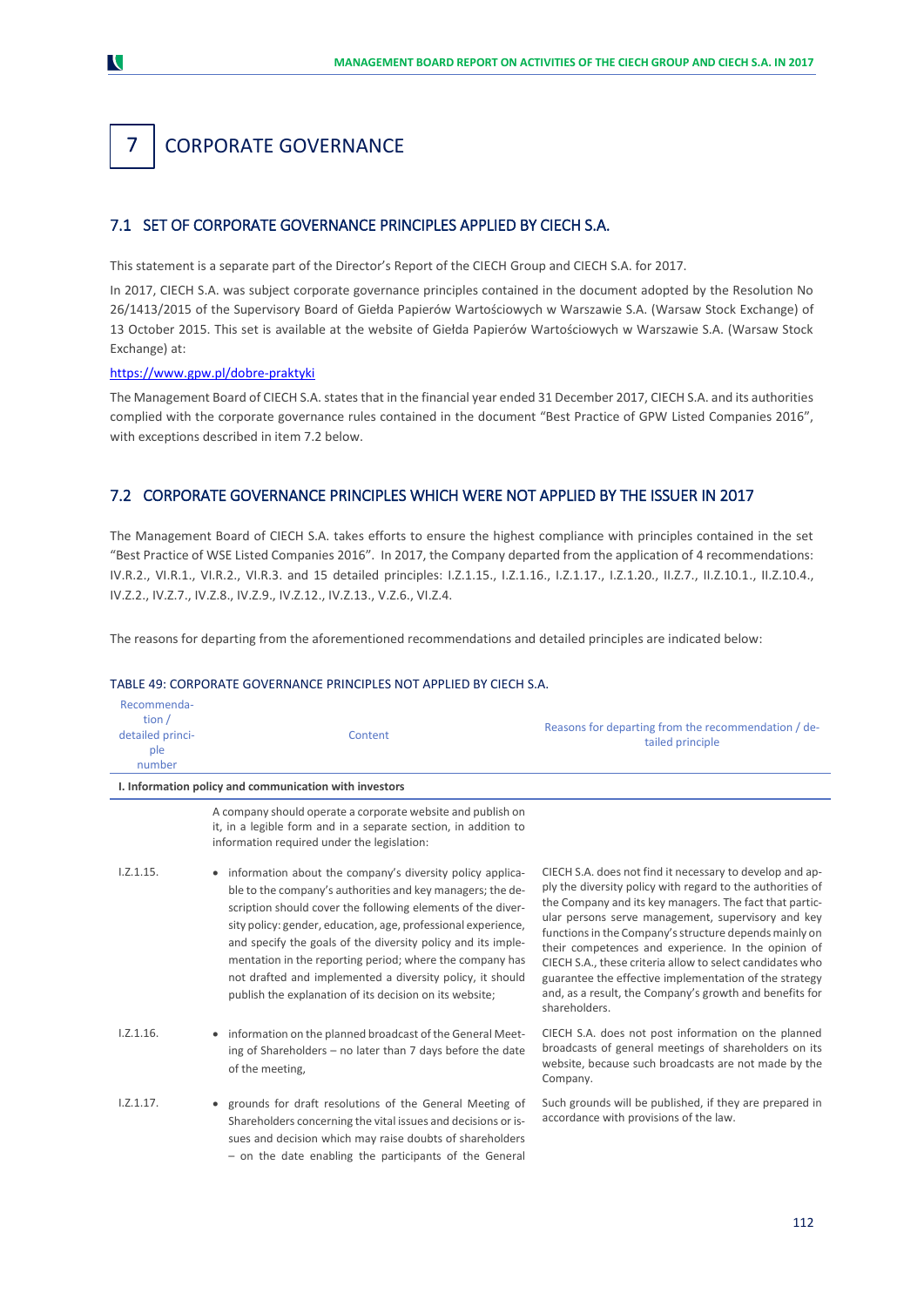| Recommenda-<br>tion $/$<br>detailed princi-<br>ple<br>number | Content                                                                                                                                                                                                                                                                                                                                                                                                                                                                                                                                                                                                                                                                                                                                                      | Reasons for departing from the recommendation / de-<br>tailed principle                                                                                                                                                                                                                                                                                                                                                                                                                                            |
|--------------------------------------------------------------|--------------------------------------------------------------------------------------------------------------------------------------------------------------------------------------------------------------------------------------------------------------------------------------------------------------------------------------------------------------------------------------------------------------------------------------------------------------------------------------------------------------------------------------------------------------------------------------------------------------------------------------------------------------------------------------------------------------------------------------------------------------|--------------------------------------------------------------------------------------------------------------------------------------------------------------------------------------------------------------------------------------------------------------------------------------------------------------------------------------------------------------------------------------------------------------------------------------------------------------------------------------------------------------------|
|                                                              | Meeting of Shareholders to read them and pass the resolu-                                                                                                                                                                                                                                                                                                                                                                                                                                                                                                                                                                                                                                                                                                    |                                                                                                                                                                                                                                                                                                                                                                                                                                                                                                                    |
|                                                              | tion having sufficient background,                                                                                                                                                                                                                                                                                                                                                                                                                                                                                                                                                                                                                                                                                                                           |                                                                                                                                                                                                                                                                                                                                                                                                                                                                                                                    |
| 1.2.1.20.                                                    | • an audio or video recording of a general meeting.                                                                                                                                                                                                                                                                                                                                                                                                                                                                                                                                                                                                                                                                                                          | CIECH S.A. does not publish audio or video recordings of<br>a general meeting on its website, because it does not<br>record the proceedings in such form. The Company pre-<br>pares and immediately publishes information required<br>by the law on its website, among others, the contents of<br>the resolutions taken at the General Meeting of Share-<br>holders, enabling the investors to read the minutes.                                                                                                   |
|                                                              | II. The Management Board and the Supervisory Board                                                                                                                                                                                                                                                                                                                                                                                                                                                                                                                                                                                                                                                                                                           |                                                                                                                                                                                                                                                                                                                                                                                                                                                                                                                    |
| II.Z.7.                                                      | Provisions of Annexe I to the Commission Recommendation,<br>referred to in the principle II.Z.4 shall apply with regard to tasks<br>and operations of committees of the Supervisory Board. If the<br>function of the Audit Committee is performed by the Supervi-<br>sory Board, the above principles shall apply respectively.                                                                                                                                                                                                                                                                                                                                                                                                                              | The Supervisory Board comprises, among others, the<br>Remuneration Committee composed of two members<br>who do not meet the independence criterion. Both<br>Members are highly qualified, thus the Remuneration<br>Committee operates effectively. The independence cri-<br>terion does not have an impact on the reliability of the<br>actions implemented by the Committee.                                                                                                                                      |
|                                                              | In addition to its responsibilities laid down in the legislation,<br>the supervisory board should prepare and present to the ordi-<br>nary general meeting once per year the following:                                                                                                                                                                                                                                                                                                                                                                                                                                                                                                                                                                      |                                                                                                                                                                                                                                                                                                                                                                                                                                                                                                                    |
| II.Z.10.1.                                                   | • an assessment of the company's standing including an as-<br>sessment of the internal control, risk management and<br>compliance systems and the internal audit function; such<br>assessment should cover all significant controls, in particu-<br>lar financial reporting and operational controls;                                                                                                                                                                                                                                                                                                                                                                                                                                                        | The assessment of the Supervisory Board refers to op-<br>erations of control systems, risk management, compli-<br>ance (policy accepted for application on 1 February<br>2018) and operations of the internal audit function in<br>CIECH S.A., but not in the company itself. The standing<br>of CIECH S.A. is presented in the financial statements,<br>assessed by the supervisory board.                                                                                                                        |
| II.Z.10.4.                                                   | an assessment of the rationality of the company's policy re-<br>ferred to in recommendation I.R.2 or information about the<br>absence of such policy.                                                                                                                                                                                                                                                                                                                                                                                                                                                                                                                                                                                                        | The sponsorship and charity activities performed by<br>CIECH have no significant effect on the operational and<br>financial situation of the Company. In the Company's<br>opinion, the Supervisory Board does not have to pre-<br>pare and present the assessment of the rationality of<br>the policy, referred to in the recommendation I.R.2.                                                                                                                                                                    |
|                                                              | IV. General Meeting of Shareholders and relations with shareholders                                                                                                                                                                                                                                                                                                                                                                                                                                                                                                                                                                                                                                                                                          |                                                                                                                                                                                                                                                                                                                                                                                                                                                                                                                    |
| IV.R.2.                                                      | If justified by the structure of shareholders or expectations of<br>shareholders notified to the company, and if the company is in<br>a position to provide the technical infrastructure necessary for<br>a general meeting to proceed efficiently using electronic com-<br>munication means, the company should enable its sharehold-<br>ers to participate in a general meeting using such means, in<br>particular through: 1) real-life broadcast of the general meet-<br>ing; 2) real-time bilateral communication where shareholders<br>may take the floor during a general meeting from a location<br>other than the general meeting; 3) exercise of the right to vote<br>during a general meeting either in person or through a pleni-<br>potentiary. | In the opinion of CIECH S.A., the shareholder structure<br>is dispersed, but this does not justify holding general<br>meetings using electronic communication means. In the<br>opinion of CIECH S.A., the benefits of holding the meet-<br>ings in such manner do not outweigh the risks it entails<br>(e.g. no guarantee of complete security using IT sys-<br>tems). The Company will cyclically verify the ability to<br>adapt to the above recommendations and does not ex-<br>clude a change in this respect. |
| IV.Z.2.                                                      | If this is justified by the shareholder structure of the Company,<br>the Company ensures a generally available real-time broadcast<br>of the proceedings of the general meeting of shareholders.                                                                                                                                                                                                                                                                                                                                                                                                                                                                                                                                                             | In the opinion of CIECH S.A., the shareholder structure<br>is dispersed, but this does not justify the necessity to en-<br>sure the generally available real-time broadcast of the<br>proceedings of the general meeting of shareholders.                                                                                                                                                                                                                                                                          |
| IV.Z.7.                                                      | A break in the general meeting of shareholders may take place<br>only in specific situations, each time indicated in the grounds<br>for the resolution on the break order, prepared on the basis of<br>reasons presented by the shareholder applying for the break.                                                                                                                                                                                                                                                                                                                                                                                                                                                                                          | In accordance with the applicable law, the break in the<br>proceedings is decided by the vote of shareholders and<br>this is their only instruction. Thus CIECH S.A. may not                                                                                                                                                                                                                                                                                                                                       |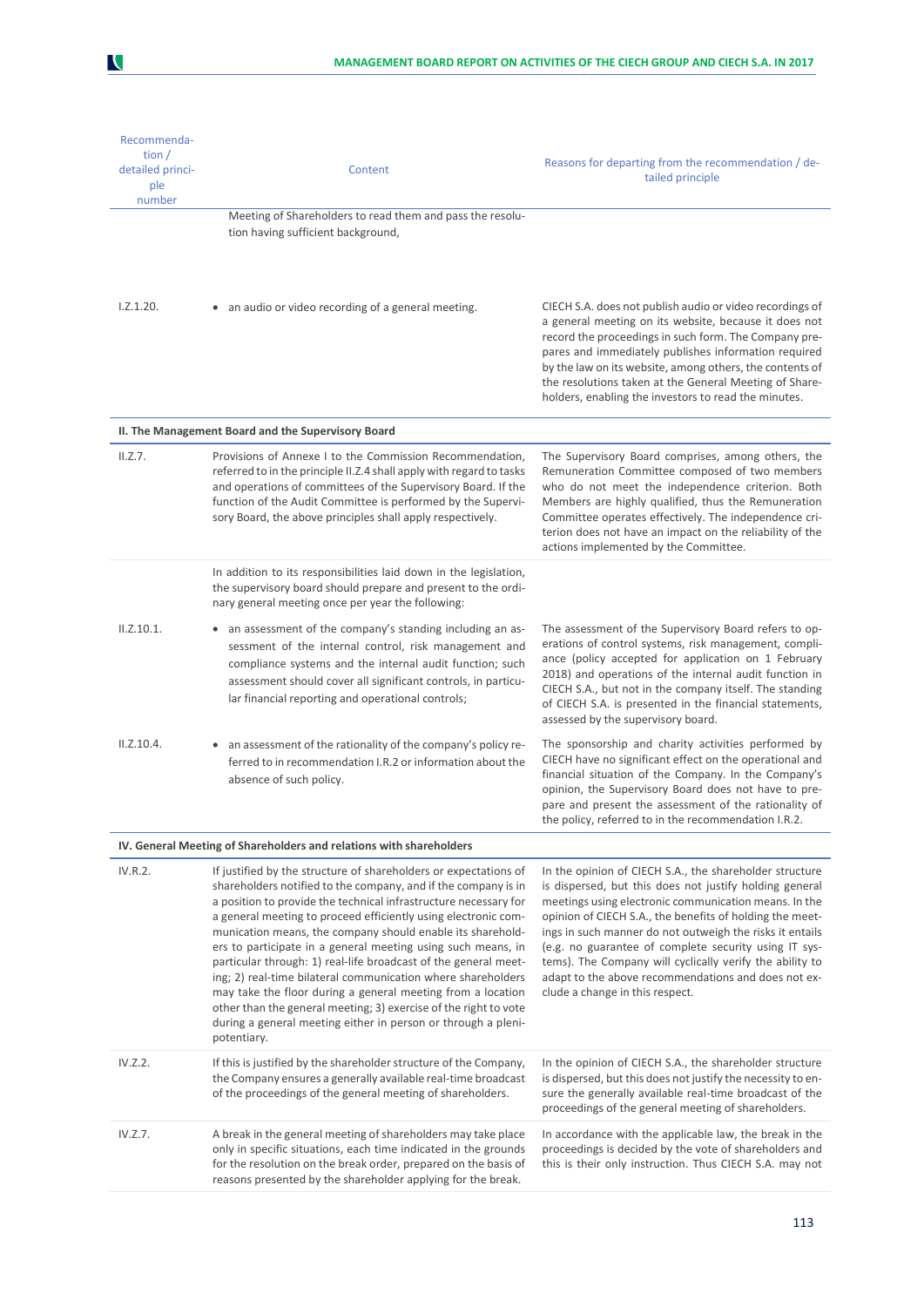| Recommenda-<br>tion $/$<br>detailed princi-<br>ple<br>number | Content                                                                                                                                                                                                                                                                                                                                                                                                                                                                                                                                                                                                                                                                                                                                                         | Reasons for departing from the recommendation / de-<br>tailed principle                                                                                                                                                                                                                                                                                                                                                                                                                                                                                                                |  |
|--------------------------------------------------------------|-----------------------------------------------------------------------------------------------------------------------------------------------------------------------------------------------------------------------------------------------------------------------------------------------------------------------------------------------------------------------------------------------------------------------------------------------------------------------------------------------------------------------------------------------------------------------------------------------------------------------------------------------------------------------------------------------------------------------------------------------------------------|----------------------------------------------------------------------------------------------------------------------------------------------------------------------------------------------------------------------------------------------------------------------------------------------------------------------------------------------------------------------------------------------------------------------------------------------------------------------------------------------------------------------------------------------------------------------------------------|--|
|                                                              |                                                                                                                                                                                                                                                                                                                                                                                                                                                                                                                                                                                                                                                                                                                                                                 | guarantee the application of the above principle each<br>time.                                                                                                                                                                                                                                                                                                                                                                                                                                                                                                                         |  |
| IV.Z.8.                                                      | The resolution of the general meeting of shareholders on the<br>order of a break explicitly indicates the date of resuming the<br>proceedings, whereas this date may not form an obstacle for<br>most shareholders, including the minority shareholders, to<br>participate in the proceedings.                                                                                                                                                                                                                                                                                                                                                                                                                                                                  | In accordance with the applicable law, the date of re-<br>suming the proceedings of the general meeting of<br>shareholders is decided by vote of shareholders. Thus<br>CIECH S.A. may not guarantee the application of the<br>above principle each time.                                                                                                                                                                                                                                                                                                                               |  |
| IV.Z.9.                                                      | The Company is committed to assure that draft resolutions of<br>the general meeting of shareholders contained the grounds, if<br>it helps the shareholders to pass the resolution having suffi-<br>cient background. If a particular item is listed on the agenda of<br>the general meeting of shareholders on demand of the share-<br>holder or shareholders, the Management Board or the chair-<br>man of the general meeting of shareholders asks for the<br>grounds of the proposed resolution. In vital cases or in cases<br>which may raise doubts of shareholders, the Company will sub-<br>mit the grounds, unless it will otherwise provide the share-<br>holders with information which allow passing the resolution<br>having sufficient background. | CIECH S.A. is committed to guarantee that in justified<br>cases draft resolutions of the general meeting of share-<br>holders will comprise the grounds. However, this may<br>not be possible, for example, if the item is put on the<br>agenda of the general meeting of shareholders by a<br>shareholder who submitted the draft resolution without<br>grounds, the Management Board of CIECH S.A. may not<br>be able to submit the justification unknown to it. There-<br>fore, the Management Board of CIECH S.A. may not<br>guarantee that this principle will always be applied. |  |
| IV.Z.12.                                                     | The Management Board should provide the participants of the<br>general meeting of shareholders with the financial perfor-<br>mance of the Company and other significant information con-<br>tained in the financial statements to be approved by the gen-<br>eral meeting.                                                                                                                                                                                                                                                                                                                                                                                                                                                                                      | Pursuant to the applicable law, CIECH S.A. prepares the<br>financial statements comprising information material in<br>the opinion of the Management Board. Documents are<br>public (available, among others, at ciechgroup.com<br>website) and the participants of the general meeting<br>may read them. Additionally, the concept of "other ma-<br>terial information" is too vague to declare the applica-<br>tion of this principle.                                                                                                                                                |  |
| IV.Z.13.                                                     | In the case of a demand by the shareholder for information<br>about the Company, the Management Board of the Company<br>is required to reply to the shareholder's demand or inform it<br>about the refusal to give this information no later than within<br>30 days, if the Management Board took such decision pursuant<br>to Article 428 §2 or §3 of the Code of Commercial Partnerships<br>and Companies.                                                                                                                                                                                                                                                                                                                                                    | In accordance with the applicable law, in the course of<br>proceedings of the general meeting of shareholders, the<br>Management Board provides the shareholder, on its de-<br>mand, with information about the Company, but only if<br>it is justified for the purposes of the assessment of the<br>item on the agenda, pursuant to Article 428 of the Code<br>of Commercial Partnerships and Companies. In the opin-<br>ion of CIECH S.A., if the Company undertakes to apply<br>the aforementioned principle, it could lead to numerous<br>frauds on the part of shareholders.      |  |
|                                                              | V. Conflict of interest and transactions with related parties                                                                                                                                                                                                                                                                                                                                                                                                                                                                                                                                                                                                                                                                                                   |                                                                                                                                                                                                                                                                                                                                                                                                                                                                                                                                                                                        |  |
| V.Z.6.                                                       | In its internal regulations, the Company determines criteria<br>and circumstances, which may lead to the conflict of interest<br>in the Company, and the rules of conduct, if the conflict of in-<br>terest occurs or is likely to occur. The internal regulations of<br>the Company comprise, among others, the methods of pre-<br>venting, identifying and solving conflicts of interest, and rules<br>for excluding a member of the Management Board or the Su-<br>pervisory Board from the participation in solving the issue sub-<br>ject to conflict of interest or at risk of such conflict.                                                                                                                                                             | Internal regulations of CIECH S.A. have not governed the<br>above issues before. The Company is analysing the mat-<br>ter with regard to possible introduction of relevant pro-<br>visions to the Regulations of the Supervisory Board and<br>the Regulations of the Management Board, reflecting<br>the provisions of the Law.                                                                                                                                                                                                                                                        |  |
| <b>VI. Remunerations</b>                                     |                                                                                                                                                                                                                                                                                                                                                                                                                                                                                                                                                                                                                                                                                                                                                                 |                                                                                                                                                                                                                                                                                                                                                                                                                                                                                                                                                                                        |  |
| VI.R.1.                                                      | The remuneration of members of the company's governing<br>bodies and key managers should follow the approved remu-<br>neration policy.                                                                                                                                                                                                                                                                                                                                                                                                                                                                                                                                                                                                                          | CIECH S.A. does not have a remuneration policy in the<br>form of an official document. The remuneration of<br>members of the company's governing bodies and key<br>managers result from the applicable laws in conjunction<br>with the company's Articles of Association and Supervi-<br>sory Board Regulations. In the opinion of CIECH S.A.,<br>these regulations are sufficient.                                                                                                                                                                                                    |  |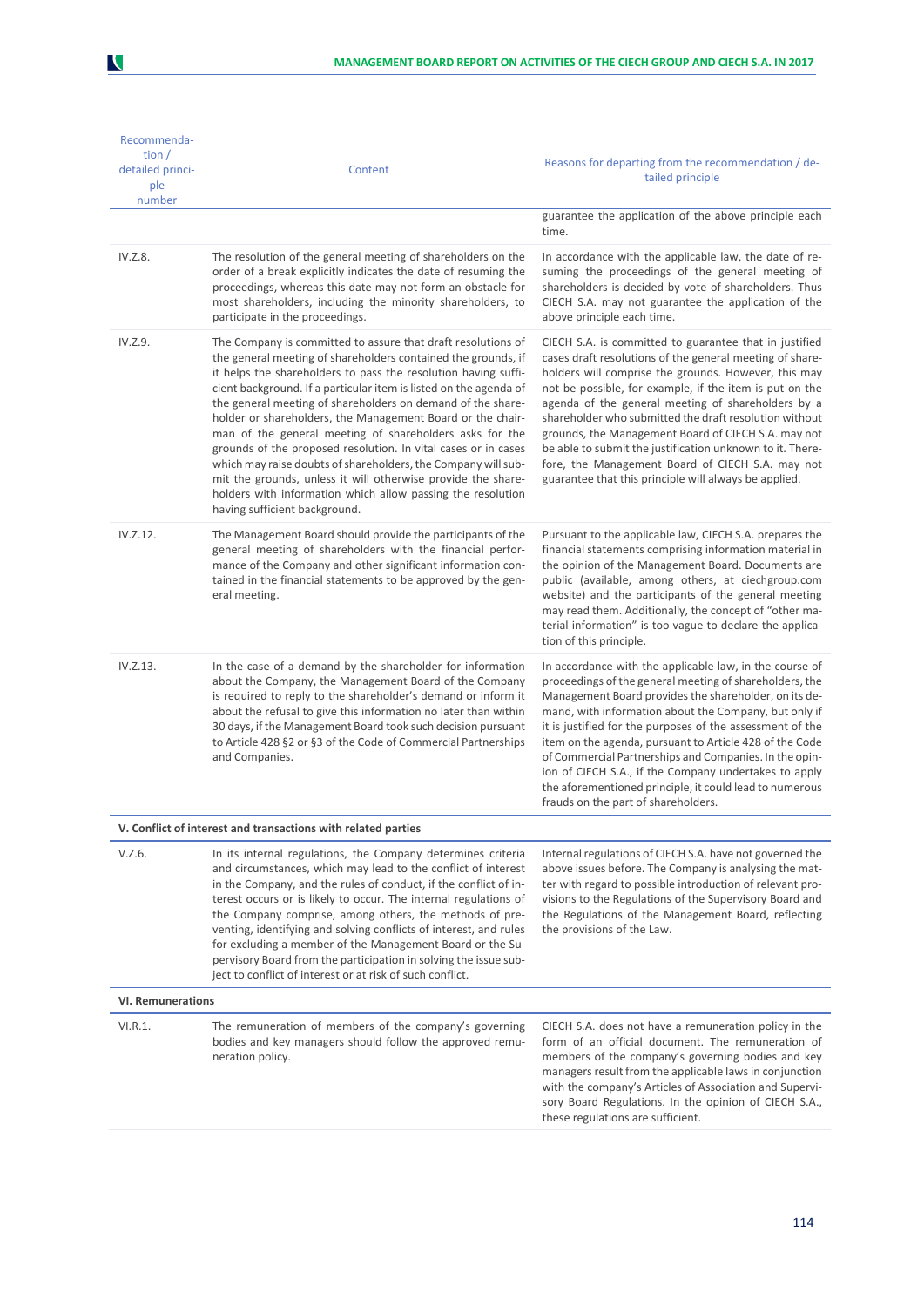| Recommenda-<br>tion $/$<br>detailed princi-<br>ple<br>number | Content                                                                                                                                                                                                                                                                                                                                                                                                                                                                                                                                                                                                                                                                                                                                                                                                                                                                                                                                                                                                                                                                                                                                                                                                                                  | Reasons for departing from the recommendation / de-<br>tailed principle                                                                                                                                                                                                                                                                                                                                              |
|--------------------------------------------------------------|------------------------------------------------------------------------------------------------------------------------------------------------------------------------------------------------------------------------------------------------------------------------------------------------------------------------------------------------------------------------------------------------------------------------------------------------------------------------------------------------------------------------------------------------------------------------------------------------------------------------------------------------------------------------------------------------------------------------------------------------------------------------------------------------------------------------------------------------------------------------------------------------------------------------------------------------------------------------------------------------------------------------------------------------------------------------------------------------------------------------------------------------------------------------------------------------------------------------------------------|----------------------------------------------------------------------------------------------------------------------------------------------------------------------------------------------------------------------------------------------------------------------------------------------------------------------------------------------------------------------------------------------------------------------|
| VI.R.2.                                                      | The remuneration policy should be closely tied to the com-<br>pany's strategy, its short- and long-term goals, long-term inter-<br>ests and results, taking into account solutions necessary to<br>avoid discrimination on whatever grounds.                                                                                                                                                                                                                                                                                                                                                                                                                                                                                                                                                                                                                                                                                                                                                                                                                                                                                                                                                                                             | CIECH S.A. does not have the remuneration policy, thus<br>the principle may not applied.                                                                                                                                                                                                                                                                                                                             |
| VI.R.3.                                                      | If the supervisory board has a remuneration committee, prin-<br>ciple II.Z.7 applies to its operations.                                                                                                                                                                                                                                                                                                                                                                                                                                                                                                                                                                                                                                                                                                                                                                                                                                                                                                                                                                                                                                                                                                                                  | The Remuneration Committee is composed of Mr. To-<br>masz Mikołajczak and Mr Mariusz Nowak who do not<br>meet the independence criterion. Owing to high qualifi-<br>cations and long experience of these two members, the<br>Remuneration Committee operates in an efficient man-<br>ner. The independence criterion does not have an im-<br>pact on the reliability of the actions implemented by the<br>Committee. |
| VI.Z.4.                                                      | The Director's Report of the Company comprises the report on<br>the remuneration policy, including, at least: 1) general infor-<br>mation about the remuneration system established in the<br>Company, 2) information on the conditions and the remuner-<br>ation level of each Management Board Member by fixed and<br>variable components of remuneration, indicating key parame-<br>ters for determining variable components of remuneration<br>and rules for severance payments and other payments related<br>to the termination of the employment contract, commission<br>contract or another relationship of similar nature - separately<br>for the Company and for each entity of the Capital Group, 3)<br>information on non-financial components of remuneration<br>due to particular Management Board members and key man-<br>agers, 4) indication of significant changes, which were intro-<br>duced in the remuneration policy in the last financial year, or<br>information about their lack, 5) assessment of operation of the<br>remuneration policy with regard to the implementation of its<br>goals, in particular the long-term increase in the value for<br>shareholders and the stability of enterprise operations. | CIECH S.A. does not have the remuneration policy, thus<br>the principle may not applied. However, in accordance<br>with the applicable law, CIECH S.A. presents information<br>on the remuneration of Management Board members<br>and Supervisory Board members in its Director's Report.                                                                                                                            |

# 7.3 INTERNAL CONTROL SYSTEM WITH REGARD TO THE PROCESS OF PREPARING FINANCIAL **STATEMENTS**

The Management Board of CIECH S.A. is responsible for the internal control system in the Company and its efficiency in the process of preparing financial statements and periodical reports developed and published in accordance with the Regulation of the Minister of Finance of 19 February 2009 (as amended) on current and periodical information submitted by issuers of securities and on conditions for deeming equivalent information required by the law of a Non-Member State.

The Company's effective internal control and risk management system in the financial reporting process operates through:

- preparation of procedures specifying the principles and division of responsibilities for the development of financial statements, including the guarantee of their quality,
- establishment of the scope of reporting based on applicable International Accounting Standards (IAS) and International Financial Reporting Standards (IFRS) adopted for implementation in the European Union and related interpretations announced in the form of European Commission Regulations,
- development, implementation and supervision of the use of coherent accounting principles in the CIECH Group's companies,
- semi-annual reviews and annual audits of published financial statements of CIECH S.A. and the CIECH Group by an independent auditor,
- procedures for authorization of financial statements prior to their publication.

The Management Board member responsible for financial matters supervises the process of preparing the Company's financial statements and periodical reports from the subject-matter point of view. The Finance and Accounting Division is responsible for the organization of work related to the preparation of financial statements and reports directly to the Member of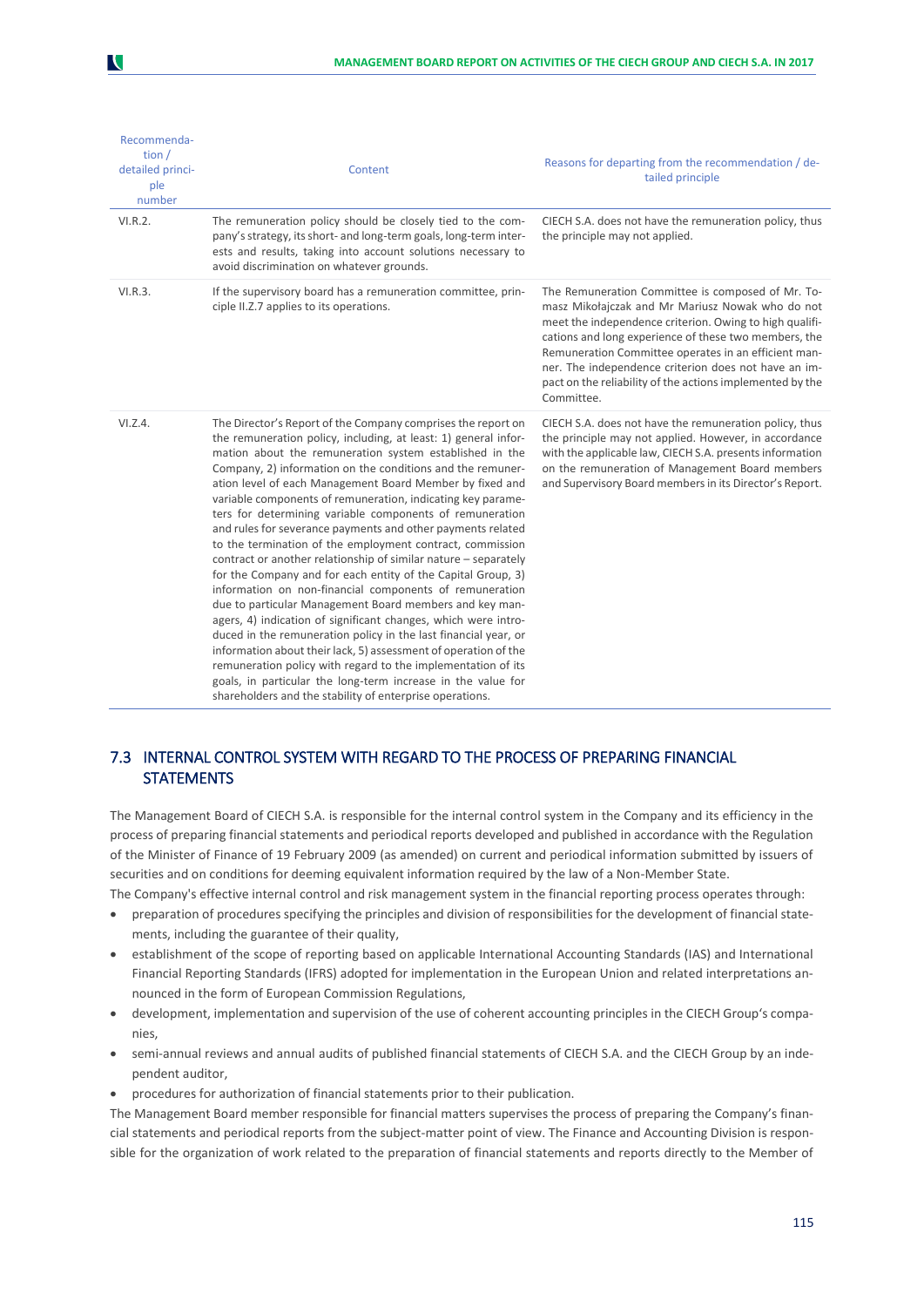Management Board of CIECH S.A. The uniformity of standards applied in the Group guarantees that all companies apply uniform accounting principles of the CIECH Group and uniform consolidation principles in accordance with IAS/IFRS.

N

The scope of data disclosed in published periodical reports results from the Company's accounting records and additional information submitted by individual organizational units of CIECH S.A. Companies of the Capital Group submit the required data in the form of reporting packages for the purpose of developing consolidated financial statements of the Group. The scope of data disclosed within the Capital Group is defined by the disclosure obligations specified in IAS/IFRS and results from them. Monitoring of changes in IAS/IFRS is conducted on an ongoing basis in order to determine the necessity for updating the scope of reporting.

In accordance with applicable regulations, the Company submits its financial statements to be reviewed and audited by the independent statutory auditor.

The Supervisory Board selects the statutory auditor from a group of reputable auditing firms, guaranteeing high standard of services and the required independence.

On 26 May 2015, the Supervisory Board of CIECH S.A. selected PricewaterhouseCoopers Sp. z o.o. with its registered office in Warsaw to perform the half-year review and the audit of the separate financial statements of CIECH S.A. and the consolidated financial statements of the CIECH Group for 2015, 2016 and 2017.

Procedures for authorisation of financial statements prior are specified in the Company. Reports for 1<sup>st</sup> and 3<sup>rd</sup> quarter are not verified by the auditor, and prior to their publication, they are analysed by the Audit Committee of the Supervisory Board and approved by the Management Board. Semi-annual and annual periodical reports are submitted to the Supervisory Board and Company Shareholders after the conclusion of the appropriate review or audit by the auditor. Annual reports adopted by the Management Board of the Company, after being opined by the Audit Committee and assessed by the Supervisory Board, are approved by the General Meeting of Shareholders.

Prior to the publication of annual or half-year financial statements, conclusions from the audit or review of the financial statements are presented to the Audit Committee. Representatives of the Audit Committee analyse the results of the audit and review at closed meetings with the Company auditor. The statutory auditor also presents a Letter to the Management Board, which contains recommendations for the Management Boards of Group Companies based on results of the audit or review of the financial statements in a given year. The recommendations from the auditor are discussed by the Audit Committee along with the management of the Finance and Accounting Division for the purpose of their implementation.

Financial data constituting the basis of financial statements and periodical reports comes from the finance and accounting system, where transactions are recorded in accordance with the Company's accounting policy (approved by the Management Board) on the basis of International Accounting Standards. The accounting records of CIECH S.A. are kept in the ERP integrated IT system. The modular structure of the system provides a transparent division of competences, coherence of operation records in ledgers, and inspection of reconciliation of the general ledger and subsidiary ledgers. The capabilities of the system allow it to adapt to changing accounting principles or other legal regulations on an ongoing basis. The system keeps full technical and operational documentation which is updated periodically pursuant to Article 10 of the Accounting Act of 29 September 1994 (with later amendments).

The access to the informational resources of the IT system is limited by appropriate authorisations for authorised employees. The employees have access only to those areas of the system that they are concerned with. The access control is present at every stage, starting with the input of source data, through data processing and ending with the generation of output information.

The effectiveness of the control and risk management procedures in the process of preparing financial statements of CIECH S.A. and the CIECH Group may be seen in the form of the high quality of these statements, as confirmed by the opinions put forth by statutory auditors from their auditing of the financial statements and by the high evaluations of the recipients of these statements.

The selection of the entity authorised to audit the financial statements of CIECH S.A. and the CIECH Group is the responsibility of the Company's Supervisory Board (after prior recommendation of the Audit Committee to the Supervisory Board), which has specified the following principles of Auditor selection for the purpose of ensuring the independence of the opinion:

- the entity authorised to audit financial statements may not conduct audits of the Company/Group for more than 5 subsequent years:
- the first agreement on the audit of financial statements is concluded for a period not shorter than 2 years;
- the entity authorised to audit financial statements may conduct the audit in the Company/Group again after at least 3 years from the end of the last audit, unless the duration of the audit order is 5 years, in which case the entity authorised to audit financial statements may conduct the audit in the Company/Group again after at least 4 years from the end of the last audit;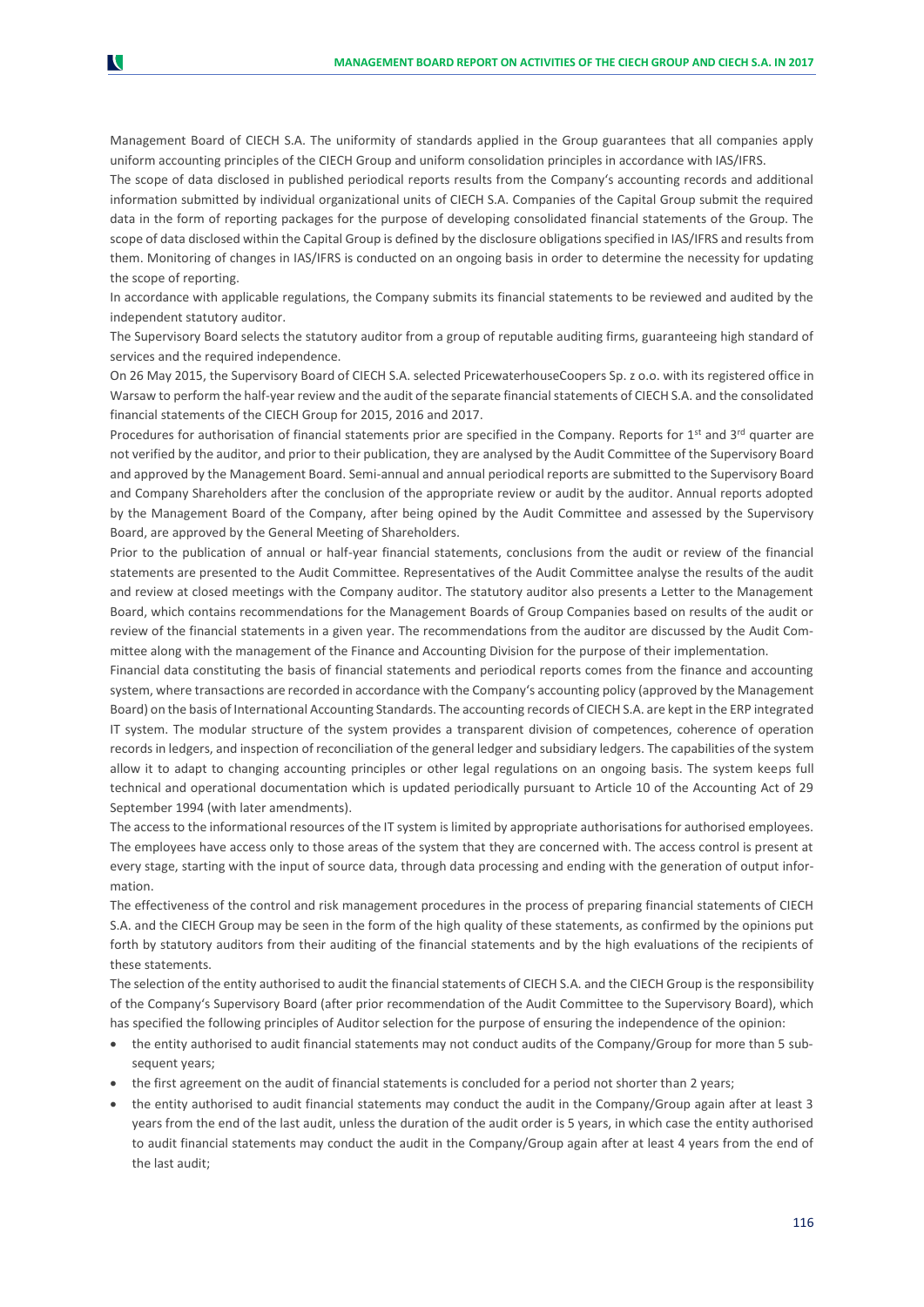- a key statutory auditor may not perform financial audit activities in the Company/Group for a period of more than 5 subsequent years:
- a key statutory auditor may perform financial audit activities in the Company/Group again after at least 3 years from the end of the last audit.

# 7.4 SHAREHOLDERS OF CIECH S.A. HOLDING SIGNIFICANT BLOCKS OF SHARES

To the best knowledge of the Company, as at the day of approving this report, entities holding significant blocks of shares (at least 5%) are the entities listed below:

|  |  | TABLE 50: SHAREHOLDERS OF CIECH S.A. HOLDING SIGNIFICANT BLOCKS OF SHARES |  |
|--|--|---------------------------------------------------------------------------|--|
|--|--|---------------------------------------------------------------------------|--|

| <b>Shareholder</b>                                                      | <b>Type of shares</b> | <b>Number of</b><br>shares | Number of votes at<br>the General Meet-<br>ing of Shareholders | Share in the total<br>number of votes at<br>the General Meeting<br>of Shareholders | Stake in share capi-<br>tal $(\%)$ |
|-------------------------------------------------------------------------|-----------------------|----------------------------|----------------------------------------------------------------|------------------------------------------------------------------------------------|------------------------------------|
| KI Chemistry s. à r. l.<br>with its registered office<br>in Luxembourg* | Ordinary<br>bearer    | 26,952,052                 | 26,952,052                                                     | 51.14%                                                                             | 51.14%                             |
| TFI PZU Funds**                                                         | Ordinary<br>bearer    | 6,428,681                  | 6,428,681                                                      | 12.20%                                                                             | 12.20%                             |
| Nationale-Nederlanden<br><b>Otwarty Fundusz Emery-</b><br>$talny***$    | Ordinary<br>bearer    | 3.000.000                  | 3.000.000                                                      | 5.69%                                                                              | 5.69%                              |
| Other                                                                   | Ordinary<br>bearer    | 16,319,176                 | 16,319,176                                                     | 30.97%                                                                             | 30.97%                             |

*\* In accordance with information dated 9 June 2014 provided by Shareholder under Article 77(7) and Article 69(1)(1) of the Act of 29 July 2005 on Public Offering and Conditions Governing the Introduction of Financial Instruments to Organised Trading, and on Public Companies (CR 26/2014).*

*\*\* In accordance with information dated 28 February 2017 provided by Shareholder under Article 70(1) of the Act on Public Offering (...) – purchase or disposal of a significant block of shares (CR 4/2017).*

*\*\*\* on the basis of the list of entities holding at least 5% of votes at the Ordinary Meeting of Shareholders of CIECH S.A. on 16 June 2016, CR 22/2016 prepared and published pursuant to Article 70(3) of the Act of 29 July 2005 on Public Offering and Conditions Governing the Introduction of Financial Instruments to Organised Trading, and on Public Companies (Journal of Laws of 2009, No 185, item 1439). However, on the basis of the list of entities holding at least 5% of votes at the Ordinary Meeting of Shareholders of CIECH S.A. on 22 June 2017 (Current report 13/2017), Nationale-Nederlanden Otwarty Fundusz Emerytalny (hereinafter "NN") held 4.74% of the total number of votes in the Company. Until the date of publication hereof, the Company has not received a notification from NN on the decrease in the number of votes held below 5% of the total number of votes in the Company.*

### 7.5 SHAREHOLDERS WITH SPECIAL CONTROL RIGHTS

As at the publication date of the financial statements, all shares of CIECH S.A. are ordinary bearer shares. The Articles of Association of CIECH S.A. does not provide for any special control rights for the shareholders.

# 7.6 RESTRICTIONS CONCERNING THE EXERCISE OF THE VOTING RIGHTS

In CIECH S.A. there are no restrictions concerning the exercise of the voting rights, such as the voting rights of holders of a specific part or number of votes, time limits concerning the exercise of voting rights, or regulations, according to which, in the case of company's cooperation, equity rights related to securities are separated from the securities themselves. Restrictions concerning the exercise of voting rights in the Company may result only from generally applicable provisions of the law.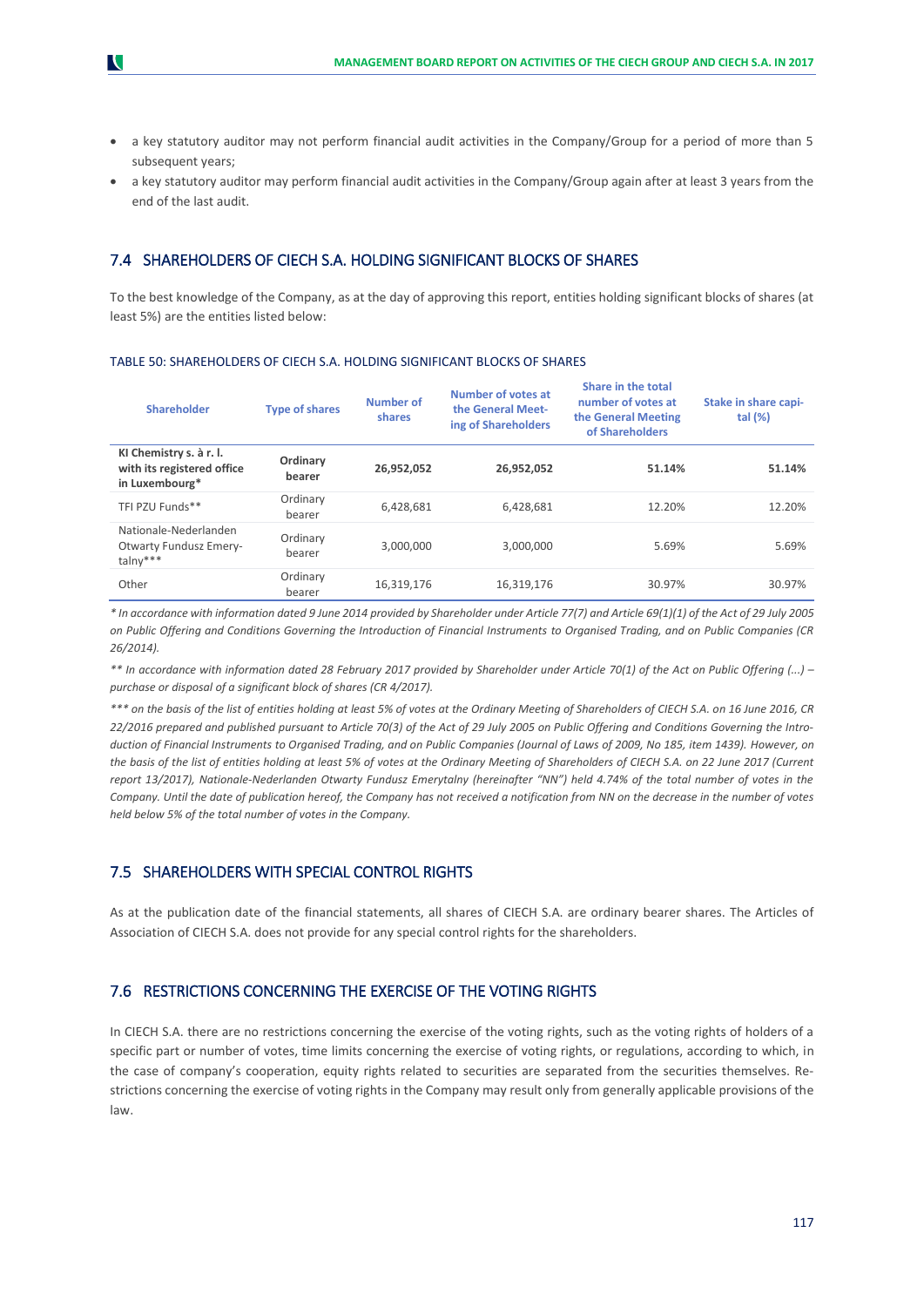# 7.7 RESTRICTIONS CONCERNING THE TRANSFER OF OWNERSHIP RIGHTS TO THE ISSUER'S SECURITIES

The Articles of Association of CIECH S.A. do not impose any restrictions concerning the transfer of ownership rights to securities issued by the CIECH S.A.

# 7.8 DESCRIPTION OF RIGHTS FOR MAKING DECISIONS ON THE ISSUE OR REDEMPTION OF SHARES

The rights of managers are specified by the provisions of the Code of Commercial Partnerships and Companies and Articles of Association of the Company. Managers do not hold specific rights to take the decision about the issue or redemption of shares.

# 7.9 PRINCIPLES OF AMENDING THE ISSUER'S ARTICLES OF ASSOCIATION

The amendment of Articles of Association of the Company is introduced under the principles specified in the provisions of the Code of Commercial Partnerships and Companies. Articles of Association do not include detailed regulations with regard to the above regulations. The amendment of Articles of Association requires a resolution of the Company's General Meeting of Shareholders and an entry in the Register of Entrepreneurs. The resolution of the General Meeting of Shareholders concerning the amendment of the Company's Articles of Association is passed by a majority of three quarters of votes. After the amendment to Articles of Association is entered into the Register of Entrepreneurs, CIECH S.A. makes a current report on this, subject available to the public. The Company's General Meeting of Shareholders may authorise the Supervisory Board to determine the consolidated text of Articles of Association.

# 7.10 CORPORATE BODIES OF CIECH S.A. AND PRINCIPLES GOVERNING THEIR OPERATION

#### **General Meeting of Shareholders of CIECH S.A.**

The operations of the General Meeting of Shareholders of CIECH S.A. and its rights are governed by the Company's Articles of Association and the Regulations of the General Meeting of Shareholders of CIECH S.A. These documents are available on the corporate website of CIECH S.A. http://ciechgroup.com/relacje-inwestorskie/walne-zgromadzenie/.

The General Meeting of Shareholders of CIECH S.A. is held as ordinary or extraordinary meeting in accordance with the provisions of the Code of Commercial Partnerships and Companies and Articles of Association under the principles specified in the Regulations of the General Meeting of Shareholders. The General Meeting of Shareholders is convened in a manner and under principles specified in the generally applicable provisions. Announcement on convening the General Meeting of Shareholders is posted on the Company's website and communicated in a current report. The announcement is to be made at least twenty six days before the date of the General Meeting of Shareholders. The Annual General Meeting is convened by the Company's Management Board. The Supervisory Board may convene the Annual General Meeting if the Management Board does not convene it by the fixed date. The following are entitled to the right to convene an Extraordinary General Meeting:

- the Management Board,
- the Supervisory Board if it deems its convening as necessary,
- Shareholders representing at least half of the share capital or at least half of the total number of votes in the Company.

A shareholder or shareholders representing at least 1/20 of the share capital may demand the convening of an Extraordinary General Meeting and may put specific items on the agenda of this Meeting. The demand should be reported to the Management Board in writing or in electronic form to the e-mail address indicated on the Company's website, along with substantiation. A shareholder or shareholders representing at least 1/20 of the share capital may:

 demand the inclusion of specific items in the agenda of the next General Meeting – such demand should be reported to the Management Board in writing or in electronic form to the e-mail address indicated on the Company's website, no later than twenty one days before the fixed date of the Meeting and is to contain substantiation or a draft of the resolution concerning the proposed item on the meeting agenda;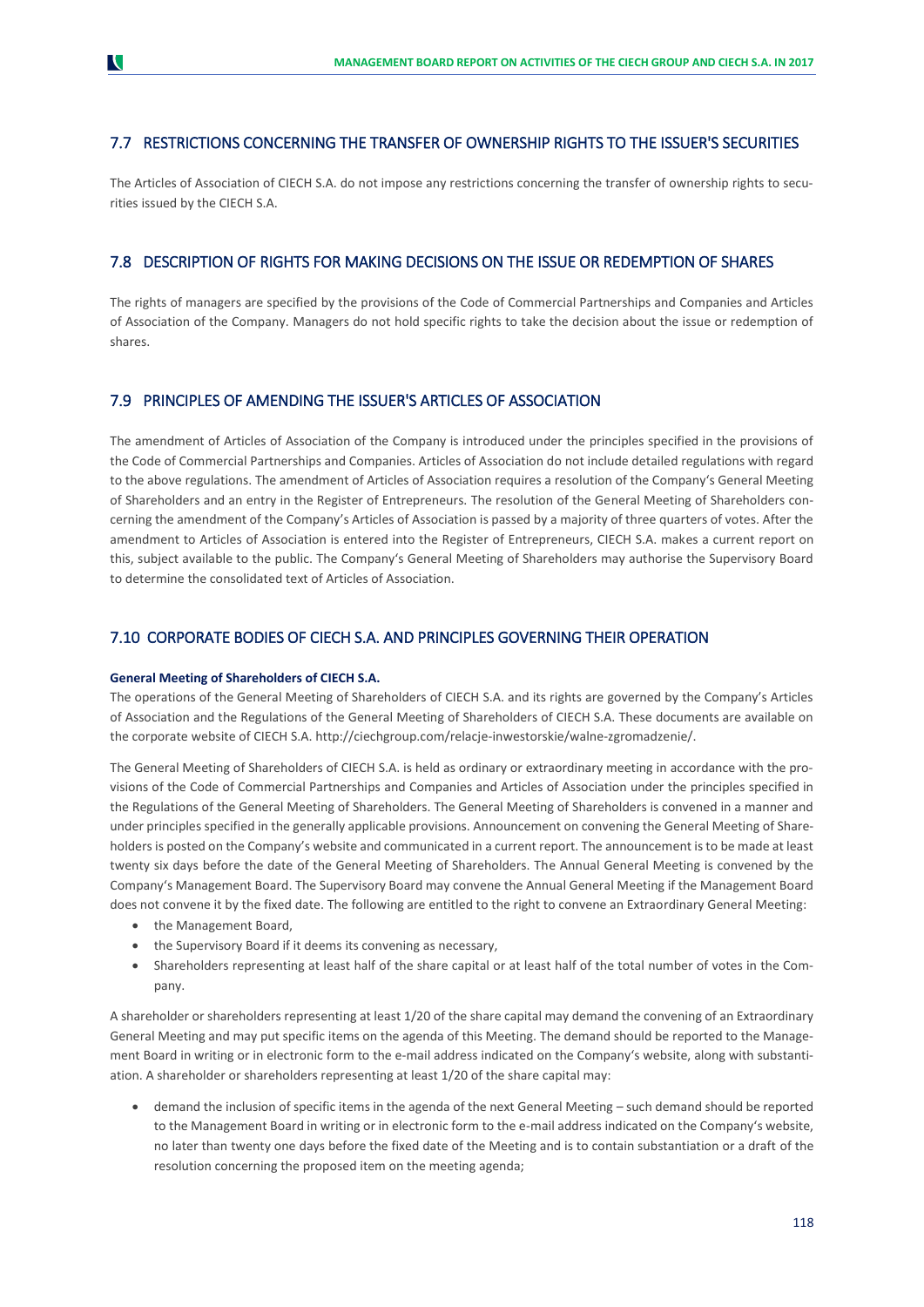• submit drafts of resolutions concerning the items put on the agenda of the General Meeting or items that are to be included to the meeting agenda to the Company in writing or by means of electronic communication to the e-mail address indicated on the Company website before the date of the General Meeting.

#### According to the Statute of CIECH S.A. the competences of the General Meeting include in particular:

- 1. consideration and approval of the Management Board's report on Company's activities, the financial statements for the previous year, the consolidated financial statements and the report on the capital group's activities, in which the parent company is the Company, as long as the Company prepares them, and the annual written statement of the Supervisory Board, as well as acknowledging the fulfillment of duties by Company's bodies;
- 2. taking resolutions on the distribution of profit or covering the losses;
- 3. the adoption of Regulations of the General Meeting;
- 4. the amendment of Articles of Association of the Company;
- 5. the amendment of the scope of operations of the Company;
- 6. the purchase, sale or lease of the enterprise or of its organized part and establishment of a limited property right on it;
- 7. the appointment and dismissal of the Supervisory Board members and determination of the amount of remuneration for the Supervisory Board Members;
- 8. the increase or reduction in the share capital;
- 9. passing resolutions concerning the bonds issue, including bonds exchangeable for shares;
- 10. the merger of the Company with other companies, division and transformation of the Company;
- 11. dissolution of the Company;
- 12. expressing the consent for the acquisition of shares by the Company for the purposes of redemption and establishing the conditions of share redemption;
- 13. passing other resolutions provided for in the provisions of the law or in these Articles of Association.

According to § 21(2)(3) of the Articles of Association of CIECH S.A., the items raised at the General Meeting of CIECH S.A. are considered and opined on by the Supervisory Board of CIECH S.A.

Shareholders may participate in the General Meeting and exercise the voting right in person or through a representative or a proxy. The power of attorney should be granted in writing or in electronic form. A shareholder granting or revoking the proxy for participation in the General Meeting in electronic form will inform the Company by e-mail to the address [wza@ciechgroup.com.](mailto:wza@ciech.com)

According to the Regulations of the General Meeting of CIECH S.A., the General Meeting is attended by the participants of the General Meeting and members of the Management Board and the Supervisory Board, in composition which allows them to provide factual answers to questions asked during the Meeting. In addition, the following persons may take part in the Meeting:

- experts, advisers and Company's employees, the presence of which is deemed purposeful by the Management Board, Supervisory Board;
- persons servicing the General Meeting;
- representatives of mass media invited by the Company's Management Board, as long as the General Meeting does not object to their presence by way of resolution;
- persons referred to Article 370 § 3 and Article 395 § 3 sentence 2 of the Code of Commercial Partnerships and Companies;
- the statutory auditor of the Company invited by the Company's Management Board.

The Chairman of the Meeting is selected from the participants of the Meeting. The Chairman directs the course of the Meeting in accordance with the adopted meeting agenda, provisions of the law, Articles of Association and Regulations of the General Meeting, ensuring an efficient course of the Meeting with respect to the rights and interests of all Shareholders.

The Chairman of the General Meeting may independently order breaks at the meeting other than the breaks ordered by the General Meeting pursuant to Article 408 § 2 of the Code of Commercial Partnerships and Companies. Breaks should be ordered by the Chairman in such a way, that the Meeting can be concluded on the day of its commencement.

Participants of the General Meeting may place substantive applications concerning the matters included in the meeting's agenda, ordinal applications and an application for convening an extraordinary general meeting.

- 1. Substantive applications, submitted in a written form to the Chairman of the General Meeting, may concern:
	- amendments to draft resolutions.
	- removal of a specific issue from the agenda,
	- rearrangement of the agenda,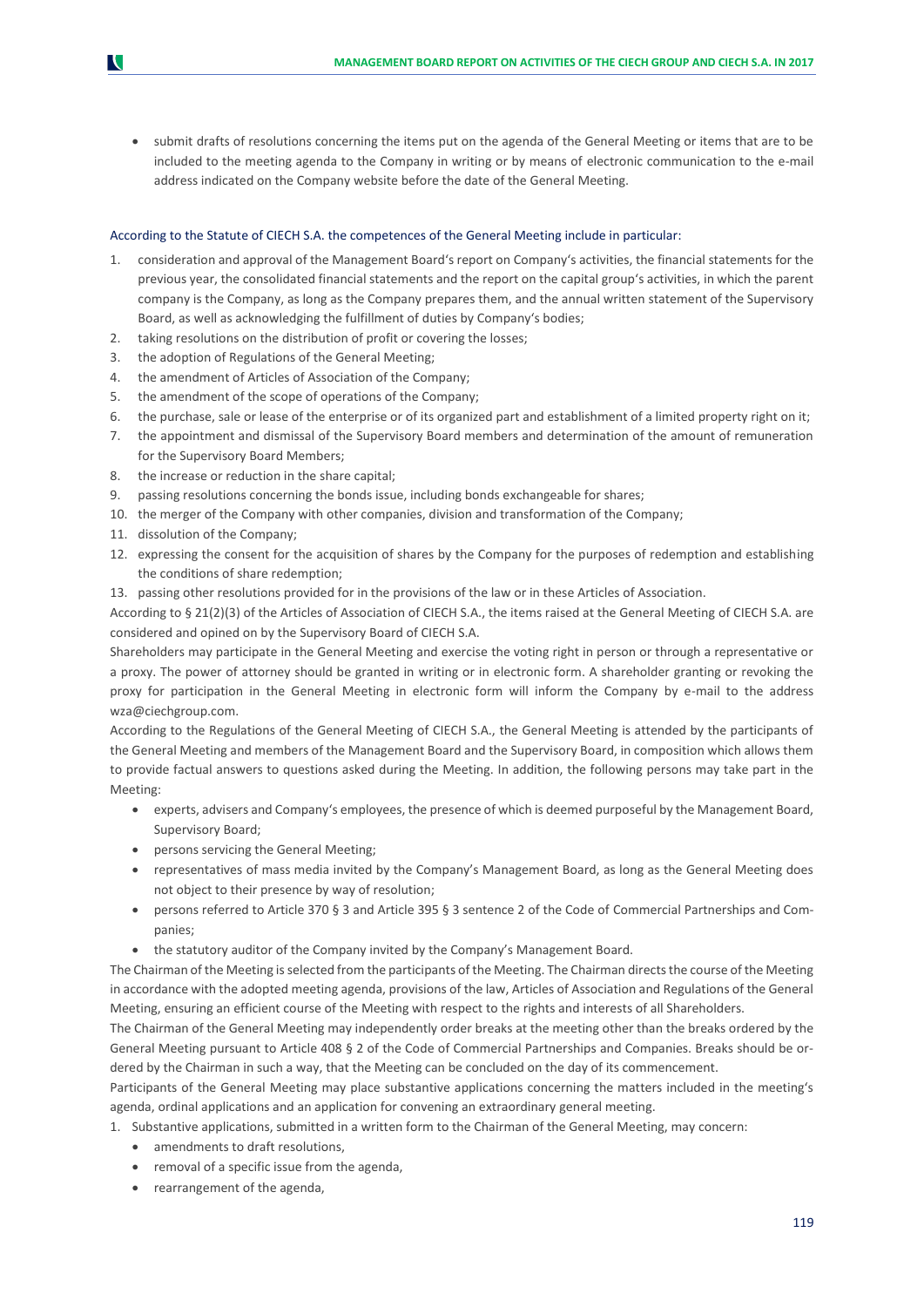appointment and removal of Supervisory Board members.

2. Procedural motions may be submitted to the Chairman of the General Meeting orally.

The Articles of Association do not provide for the possibility of participating and expressing opinion by means of electronic communication in the course of the Meeting.

Drafts of resolutions proposed for acceptance by the General Meeting are uploaded to the Company website. Resolutions of the General Meeting are adopted by an absolute majority of votes, unless the provisions of the Code of Commercial Partnerships and Companies or the Articles of Association provide for stricter terms of adoption.

The Regulations of the General Meeting of Shareholders do not provide for the possibility of voting by correspondence as referred to in Article 411 of the Code of Commercial Partnerships and Companies.

Voting is carried out by open ballot. A secret ballot is ordered in cases provided for in the Code of Commercial Partnerships and Companies and the Company's Articles of Association. A secret ballot is also ordered when a Participant in the General Meeting requests the adoption of a resolution by means of a secret ballot.

The results of the vote are announced by the Chairman of the General Meeting. Once the results of the vote are announced, the Chairman of the General Meeting allows the participants in the General Meeting to submit their objections with a brief justification to be included in the minutes on the General Meeting which are drawn-up by a notary in the form of a notarial deed.

A Participant in the General Meeting who is a member of the Company's governing authorities may take part in the vote on the acknowledgement of fulfilment of duties by other members of that authority of the Company that he/she is a member of.

### **Supervisory Board**

Pursuant to § 20(1) of the Company's Articles of Association, the Supervisory Board consists of five to nine Members appointed by the General Meeting. The number of Supervisory Board members is determined by the General Meeting by way of a resolution. The joint term of the Supervisory Board Members lasts three years.

The Supervisory Board of CIECH S.A. operates on the basis of the regulations passed by the Supervisory Board and approved by the General Meeting. The Supervisory Board appoints the Chairman of the Supervisory Board from among its members and, if necessary, his deputy and secretary. The Supervisory Board supervises the Company's operations.

#### The competences of the Supervisory Board include:

- 1. the assessment of the Management Board's report on the Company's activity and financial statements for the previous financial year and the consolidated financial statements and the Board's report on the activity of the Group, in which the Company is a parent company as long as the Company develops them in respect of their compliance with ledgers and documents and the factual state and Management Board's motions, concerning the distribution of profit or covering of losses and the submission to the General Meeting of an annual written report on the results of these assessments;
- 2. giving opinions on the Company's activity programs developed by the Management Board;
- 3. considering and giving opinions on matters that are to be the subject of resolutions of the General Meeting;
- 4. adoption of the Supervisory Board's regulations;
- 5. approval of the Management Board's regulations;
- 6. appointment and dismissal of the Management Board Members, including the President of the Management Board;
- 7. determination of rule for remuneration and their levels for the Management Board Members, including the President of the Management Board;
- 8. selection of statutory auditor to carry out an audit of the Company's financial statements and of the consolidated financial statements of the Capital Group;
- 9. expression of consent to acquire or sell real estates, perpetual usufruct or share in real estate;
- 10. expression of consent for disposal of rights or assuming liabilities exceeding the amount of PLN 20 million, excluding:
	- a) purchase and sales of raw materials, intermediate goods, and products related to the operations of the Company
	- b) assuming liabilities related to the main operations of the Company in the amount not exceeding 10% of the Company's equity;
	- c) activities requiring the consent of the General Meeting.
- 11. giving opinions about the candidates for the members of supervisory boards of companies, in which the Company is a partner or a shareholder;
- 12. approving drafts of annual business plans and budget of the Company, Capital Group and their amendments;
- 13. expressing the consent to charge assets of the Company with the amount (sum of security) exceeding PLN 10 million, in the form of one-off transaction or a series of related transactions;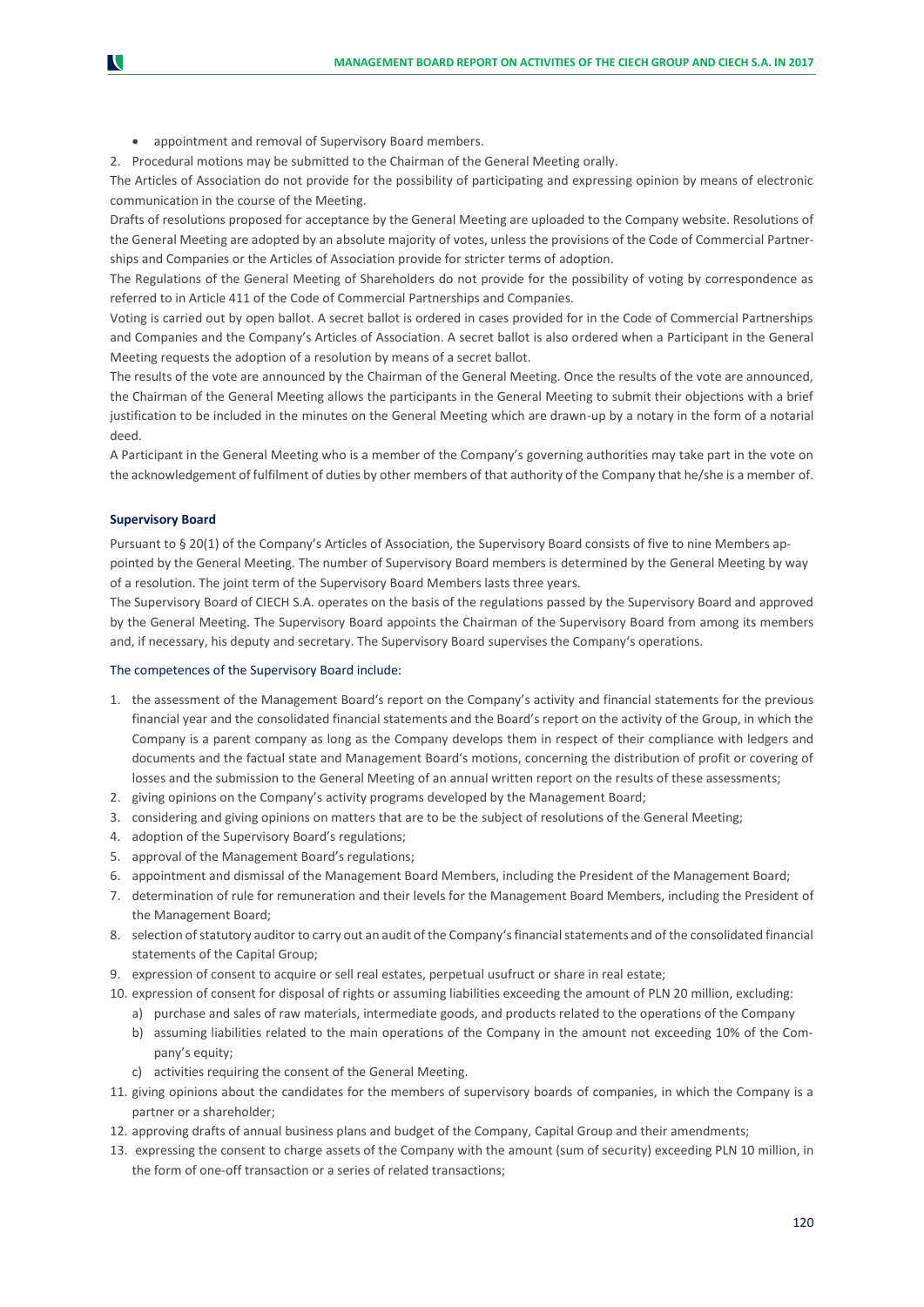- 14. expressing the consent to grant sureties and guarantees by the Company to entities other the subsidiaries within the meaning of the Code of Commercial Partnerships and Companies;
- 15. expressing the consent to make the payment of interim dividend;
- 16. expressing the consent to exercise by the Company of the ownership rights awarded to it as the partner and shareholder of the subsidiary, to the extent determined in item 10 above.

The Supervisory Board passes resolutions with an absolute majority of votes in the presence of at least half of the members of the Supervisory Board and in the event of a tied vote the Supervisory Board Chairman's vote is decisive. According to the Articles of Association of CIECH S.A., the Supervisory Board may pass resolutions without convening a meeting, by way of written vote or vote by means of direct communication at a distance, however in order for the adoption of a resolution to be effective in such a case, it is necessary to inform all Supervisory Board members of the content of the draft of the resolution. Supervisory Board Members may participate in the adoption of resolutions by the Supervisory Board by casting their vote in writing through another Supervisory Board Member. Casting of a vote in writing may not be concerned with matters introduced to the agenda during a meeting of the Supervisory Board. Supervisory Board meetings are held as needed, however, no less frequently than once per quarter.

Every year, the Supervisory Board of CIECH S.A. prepares and submits a report on the Activity of the Supervisory Board for the given financial year to the Annual General Meeting of the Company. The report contains a detailed discussion on the activity of the Supervisory Board, discussion on the implementation by the Company's Management Board of action plans, the assessment of the Company's Management Board report on the activity of the Company and the CIECH Group, financial statements of the Company and the CIECH Group and the motion of the Company's Management Board concerning division of profits or covering of losses.

Having in mind of the highest standards and best practices and in order to provide the possibility for reliable assessment of the Company by shareholders, the Supervisory Board of CIECH S.A. makes a concise assessment of the situation of CIECH S.A. This assessment is presented annually during the Annual General Meeting of the Company, at a time allowing CIECH S.A.'s shareholders to become acquainted with the document.

#### From 1 January to 31 December 2017, the Supervisory Board operated in an unchanged composition:

- Sebastian Kulczyk Chairman of the Supervisory Board
- Tomasz Mikołajczak Vice Chairman of the Supervisory Board
- Piotr Augustyniak
- Dominik Libicki
- Mariusz Nowak
- Artur Olech.

The body responsible for establishing the levels of remuneration for the Supervisory Board members is the General Meeting. Detailed information on amounts of remuneration paid to particular Members of the Supervisory Board is provided in note 9.3.4 to the Consolidated Financial Statements of the CIECH Group for 2017 and in note 9.3.4 to the Financial Statements of CIECH S.A. for 2017.

Detailed information about CIECH S.A. Supervisory Board Members is presented below.

#### TABLE 51: CIECH S.A.'S SUPERVISORY BOARD AS AT 31 DECEMBER 2017

| <b>SEBASTIAN KULCZYK</b>    | A graduate in management and marketing from the Faculty of Law of the Adam Mickiewicz University in  |
|-----------------------------|------------------------------------------------------------------------------------------------------|
| Chairman                    | Poznań. He studied at the London School of Economics.                                                |
| of the Supervisory Board of | Since 2010 he has been associated with Kulczyk Investments Group, and since December 2013 he has     |
| CIECH S.A.                  | been Chief Executive Officer of Kulczyk Investments S.A.                                             |
| since 8 October 2015        | Sebastian Kulczyk does not conduct any activities that are competitive to the business of CIECH S.A. |

#### **TOMASZ MIKOŁAJCZAK**

**Deputy Chairman of the Supervisory Board of CIECH S.A. since 10 July 2014, Supervisory Board Member since 7 July 2014.**

Since 1980, a private investor, who has conducted his business activity mainly through a holding company Towarzystwo Inwestycji Kapitałowych S.A., through which short- and medium term investments of the private equity type are made. He mainly invests in the sectors of real estate, telephony and IT, construction and industrial automatics, as well as in companies dealing with infrastructure design and construction. Since the beginning of his activity, Tomasz Mikołajczak has implemented several privatization processes as a strategic investor, he also participated in acquisitions of many companies and in restructuring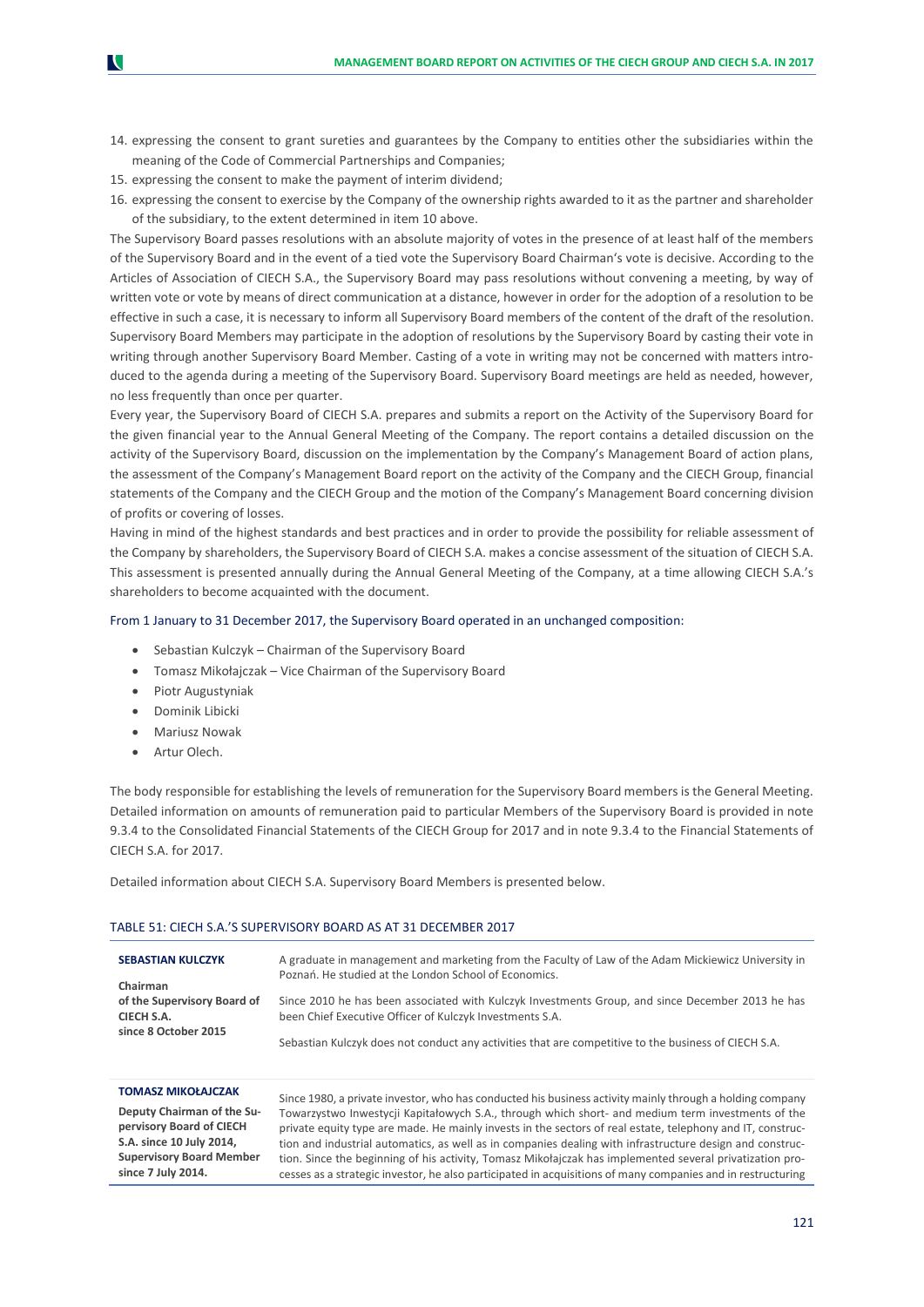|                                                                                                   | processes. He privately also invests in the capital market and in financial instruments. He is a tutor and<br>promoter of many young entrepreneurs, who effectively operate in many areas of the Polish market. A<br>member of Supervisory Boards of Kulczyk Investments S.A., Kulczyk Holding S.A., Polenergia S.A. and<br>Polenergia Holding S.à.r.l., as well as the Chairman of the Audit Committee of the Polish Business Round<br>table.                                                                                                                                                                                                                                                                                                                                                                                                                                                                                                                                                                                                               |
|---------------------------------------------------------------------------------------------------|--------------------------------------------------------------------------------------------------------------------------------------------------------------------------------------------------------------------------------------------------------------------------------------------------------------------------------------------------------------------------------------------------------------------------------------------------------------------------------------------------------------------------------------------------------------------------------------------------------------------------------------------------------------------------------------------------------------------------------------------------------------------------------------------------------------------------------------------------------------------------------------------------------------------------------------------------------------------------------------------------------------------------------------------------------------|
|                                                                                                   | Tomasz Mikołajczak does not conduct any activities that are competitive to the business of CIECH S.A.                                                                                                                                                                                                                                                                                                                                                                                                                                                                                                                                                                                                                                                                                                                                                                                                                                                                                                                                                        |
| <b>PIOTR AUGUSTYNIAK</b><br><b>Supervisory Board Member</b><br>of CIECH S.A. since 7 July<br>2014 | Piotr Augustyniak is an independent financial advisor. In 1994-2011, he worked for Enterprise Investors<br>(EI) as an analyst, investment director and vice-president. In 2006-2011, he collaborated with EI as a part-<br>ner. In that period, he was responsible for monitoring activities and participated in more than 40 trans-<br>actions related to EI companies - sales on the private market of controlling blocks of shares (Bauma,<br>Agros Nova, Opoczno), introduction of companies to the Warsaw Stock Exchange (at present: Asseco Po-<br>land, PEP, Opoczno, Teta, Sfinks, AB, Magellan). Piotr Augustyniak was also in charge of financial restruc-<br>turing of Slovak logistic company of STD Donivo (development and supervision of the restructuring plan<br>encompassing negotiations with a group of banks financing the company).                                                                                                                                                                                                    |
|                                                                                                   | In the period from June to December 2001, he served the role of the President of the Management Board<br>of Energoaparatura S.A. In 1993-1994, he was employed by the Ministry of Ownership Transformation,<br>first as a project manager and then as a manager of the privatization team. In 1992-1993, he was em-<br>ployed as an assistant of the financial officer in the Ownership Transformation Foundation at the Ministry<br>of Ownership Transformation. In 1991-1992, he worked at New York Times (Warsaw) as a translator. Piotr<br>Augustyniak is also a Member of the Supervisory Boards of: Asseco Poland S.A., PZ Cormay S.A.<br>Piotr Augustyniak does not conduct any activities that are competitive to the business of CIECH S.A.                                                                                                                                                                                                                                                                                                         |
| <b>DOMINIK LIBICKI</b>                                                                            | A graduate from the Faculty of Environmental Protection at the Wrocław University of Technology.                                                                                                                                                                                                                                                                                                                                                                                                                                                                                                                                                                                                                                                                                                                                                                                                                                                                                                                                                             |
| <b>Supervisory Board Member</b><br>of CIECH S.A. since 7 March                                    | Currently, he is the member of the supervisory boards in the following companies: Polenergia S.A., Serinus<br>Energy Inc. and Insignis TFI S.A.                                                                                                                                                                                                                                                                                                                                                                                                                                                                                                                                                                                                                                                                                                                                                                                                                                                                                                              |
| 2016                                                                                              | In 2001-2015, he held the function of the President of the Management Board of Cyfrowy Polsat. He was<br>also a vice president of the management board of Polkomtel and a member of the supervisory board of<br>Telewizja Polsat. In 2005-2006, he was a member, and in 2006-2008, a vice-chairman of the supervisory<br>board of Polska Telefonia Cyfrowa (operator of the Era mobile network, currently T-Mobile). In 1999-<br>2011, he was a member of the supervisory board of Polskie Media, which was a broadcaster of TV4 and<br>TV6 channels. He was the President of Private Media Employer Union operating within the framework of<br>the Polish Confederation of Private Employers, "Lewiatan". Member of the Management Board of Kulczyk<br>Investments.                                                                                                                                                                                                                                                                                         |
|                                                                                                   | Dominik Libicki does not conduct any activities that are competitive to the business of CIECH S.A.                                                                                                                                                                                                                                                                                                                                                                                                                                                                                                                                                                                                                                                                                                                                                                                                                                                                                                                                                           |
| <b>MARIUSZ NOWAK</b><br><b>Supervisory Board Member</b>                                           | A graduate from the University of Szczecin, the Faculty of Economy and the Faculty of Cybernetics and<br>Computer Science. He holds an MBA from the Ecole Nationale des Ponts et Chaussees in Paris.                                                                                                                                                                                                                                                                                                                                                                                                                                                                                                                                                                                                                                                                                                                                                                                                                                                         |
| of CIECH S.A. since 7 July<br>2014                                                                | In 2012, he was hired by Kulczyk Investments and Kulczyk Holding. Previously, from March 2010, he<br>served as Financial Director of Kulczyk Pon Investments and President of the Management Board of Ma-<br>gro International. In 1991-2010, he worked in various positions for Wavin Group, in which he was ap-<br>pointed Managing Director of Wavin Ekoplastik in 2007. Mariusz Nowak is member of several Supervisory<br>Boards - PEKAES S.A., PEP S.A., Autostrada Wielkopolska S.A., Autostrada Wielkopolska II S.A., Auto-<br>strada Eksploatacja S.A. and AWSA Holland II BV.                                                                                                                                                                                                                                                                                                                                                                                                                                                                       |
|                                                                                                   | Mariusz Nowak does not conduct any activities that are competitive to the business of CIECH S.A.                                                                                                                                                                                                                                                                                                                                                                                                                                                                                                                                                                                                                                                                                                                                                                                                                                                                                                                                                             |
| <b>ARTUR OLECH</b><br><b>Supervisory Board Member</b>                                             | A graduate from the Faculty of Law at the University of Warsaw and from the Faculty of Finance and<br>Banking at the Warsaw School of Economics.                                                                                                                                                                                                                                                                                                                                                                                                                                                                                                                                                                                                                                                                                                                                                                                                                                                                                                             |
| of CIECH S.A. since 7 July<br>2014                                                                | President of the Management Board of a technology and consulting company, Hipro Consulting, since<br>October 2016.                                                                                                                                                                                                                                                                                                                                                                                                                                                                                                                                                                                                                                                                                                                                                                                                                                                                                                                                           |
|                                                                                                   | President of the Management Board of Pocztowe Towarzystwo Ubezpieczeń na Życie S.A. between De-<br>cember 2014 and August 2016. Functions held at Pocztowe Towarzystwo Ubezpieczeń na Życie: Vice Pres-<br>ident of the Management Board from September 2014, acting President of the Management Board from<br>March 2015 and President of the Management Board between August 2015 and August 2016.                                                                                                                                                                                                                                                                                                                                                                                                                                                                                                                                                                                                                                                         |
|                                                                                                   | President of the Management Board of Pocztowe Życie Sp. z o.o. (currently: Centrum Rozliczania Ub-<br>ezpieczeń Sp. z o.o.) between September 2014 and February 2015. From October 1998 to February 2014,<br>a member of the Management Board of the Generali Group. In 2010-2014, the President of the Manage-<br>ment Board, in 2008-2010, the Vice President of the Management Board, responsible for life and pension<br>insurance. In 2003-2008, Member of the Management Board. In 1997-1998, Director of Volkswagen Bank<br>Polska/Volkswagen Leasing Polska-Warszawa. In 1996-1997, employed as an analyst by the Polish Insti-<br>tute of Management (PIM Sp. z o.o.). In 1994-1997, employed in the position of a Foundation Project<br>Manager by CASE Consulting (Fundacja Centrum Analiz Społeczno-Ekonomicznych) in Warsaw. He at-<br>tended numerous training sessions for top management, including training at the Harvard Business<br>School, Kellogg School of Management and Chicago GSB. In 2012, he was granted the Personal Award for |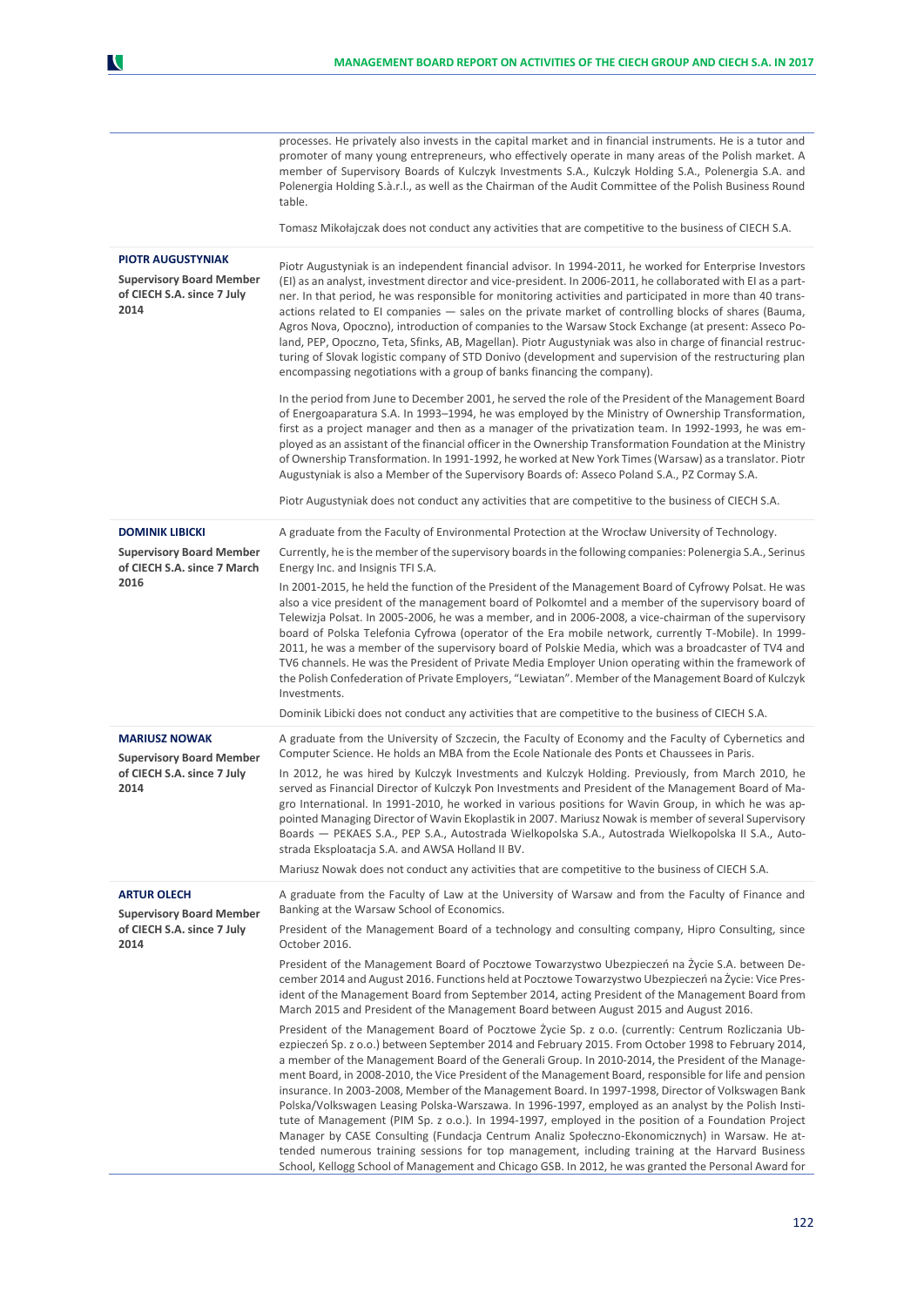Top Manager in Insurance Industry (by Wprost magazine). Responsible for the project entitled: "Exit Processes in Transitional Economy" on behalf of the World Bank, implemented within CASE Consulting (Fundacja Centrum Analiz Społeczno-Ekonomicznych) under the supervision of Prof. Leszek Balcerowicz. Artur Olech does not conduct any activities that are competitive to the business of CIECH S.A.

#### Committees of the Supervisory Board of CIECH S.A.

The following Committees operate within the framework of the Supervisory Board of CIECH S.A.: Audit Committee of the Supervisory Board of CIECH S.A. and Remuneration Committee of the Supervisory Board of CIECH S.A.

#### Audit Committee

N

The Audit Committee of the Supervisory Board of CIECH S.A. was appointed by Resolution No 57/IV/2005 from 16 February 2005. The Committee is an advisory and consultative body to the Supervisory Board and is appointed to improve the effectiveness of the supervision of the correctness of financial reporting of the Company, financial results of the Company, effectiveness of internal control, including internal audit and risk management, exercised by the Supervisory Board.

The Audit Committee is composed of at least three Members of the Committee, including the Chairman of the Audit Committee. A majority of Members of the Audit Committee, including its Chairman, should meet the independence criteria set forth in Article 129(3) of the Act.

According to the Audit Committee Regulations the tasks of the Audit Committee include in particular:

- 1. monitoring:
- the financial reporting process;
- effectiveness of the internal control system, as well as risk management and internal audit systems, also with regard to financial reporting;
- performance of financial auditing activities, in particular auditing by the audit firm, taking into consideration any applications and determinations of the Audit Oversight Commission resulting from the control carried out in the audit firm;
- 2. control and monitoring of independence of the statutory auditor and the audit firm, especially, if the audit firm provides to the public interest entity services other than auditing;
- 3. informing the Supervisory Board about audit results and explanation of how this audit contributed to reliability of financial reporting in the Company, as well as what was the role of the Audit Committee in the audit process;
- 4. assessment of independence of the statutory auditor and expressing consent to for his/her provision of acceptable services other than audits in the Company;
- 5. preparation of the policy of selecting the audit firm to conduct the audit;
- 6. preparation of the policy of providing acceptable services other than auditing by the audit firm conducting the audit, its affiliates and by a member of the audit firm's network;
- 7. determination of procedures of selecting the audit firm by the Company;
- presentation of a recommendation concerning the appointment of the audit firm to the Supervisory Board, in accordance with the policies referred to in items e) and f) above. In this recommendation, the Audit Committee:
	- i. suggests the audit firm to conduct the statutory audit;
	- ii. states that the recommendation is free of influences of third parties;
	- iii. states that the audited public interest entity did not conclude any contracts containing the clauses referred to in Article 66(5a) of the Accounting Act;
- 9. in the case when the selection referred to in section 1h) not apply to extension of the contract for auditing the financial statements, the recommendation of the Audit Committee contains at least two selection options for selecting the audit firm, along with a substantiation, and indication of reasonable preference of the Audit Committee towards one of them;
- 10. annual review of the internal audit schedule;
- 11. assessment of the results of internal controls, including internal audits, and schedules of elimination of errors detected;
- 12. reviews of material agreements concluded with related parties;
- 13. preliminary assessment of the annual financial plan prepared by the Management Board as well as of the report on its implementation;
- 14. submission of recommendations aimed at ensuring reliability of the financial reporting process in the Company.

123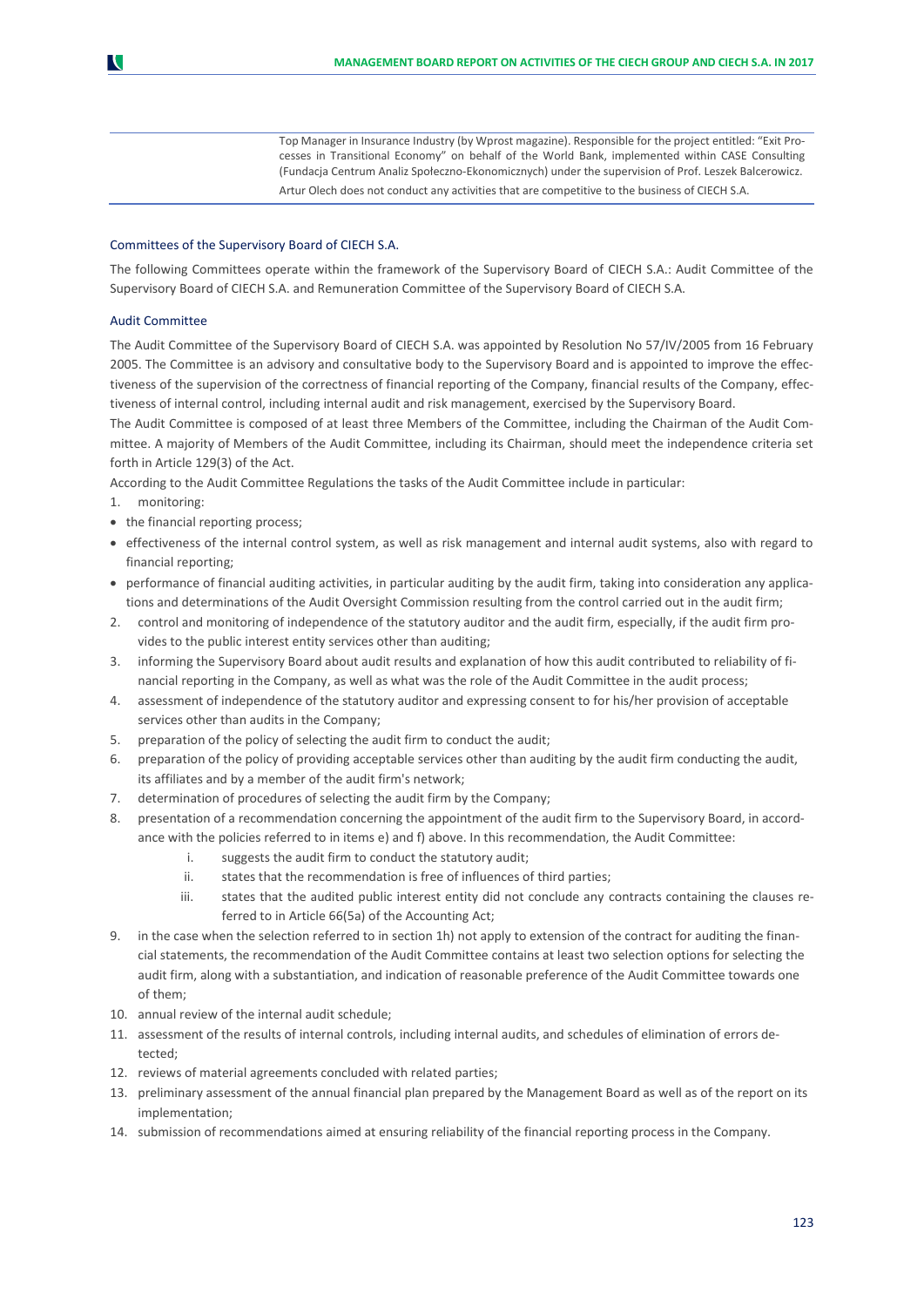The Audit Committee of the Supervisory Board of CIECH S.A. submits an annual report on its activity which is a part of the Report on the activity of the Supervisory Board of CIECH S.A. provided to Shareholders during the Annual General Meeting of CIECH S.A. As at 1 January 2017, the composition of Audit Committee was as follows:

- Mariusz Nowak Chairman of the Committee
- Piotr Augustyniak Committee Member
- Artur Olech Committee Member.

N

On 19 October 2017, the Audit Committee appointed Mr Piotr Augustyniak to perform the duties of the Chairman of the Audit Committee. As at 31 December 2017, the composition of Audit Committee was as follows:

- Piotr Augustyniak Chairman of the Committee
- Mariusz Nowak Committee Member
- Artur Olech Committee Member.

#### Remuneration Committee of the Supervisory Board of CIECH S.A.

The Remuneration Committee was appointed by Resolution No 66/IV/2005 of the Supervisory Board of CIECH S.A. According to the Remuneration Committee Regulations, the primary task of the Committee is to advise the Supervisory Board on matters related to the establishment of the principles and amounts of remuneration of the CIECH S.A.'s Management Board members.

In particular the Committee's tasks include:

- presenting the Supervisory Board with proposals of the principles of remuneration of CIECH S.A.'s Management Board members, which should account for all forms of remuneration, in particular as regards: base remuneration, remuneration system based on results, retirement system and severance payments
- presenting the Supervisory Board with regarding the amounts of remuneration for each CIECH S.A.'s Management Board member
- presenting the Supervisory Board with drafts of agreements, regulating the performance of responsibilities CIECH S.A's Management Board members
- discussion (with or without the involvement of the Management Board) of all problems or reservations that may arise in matters related to the remuneration of CIECH S.A.'s Management Board
- consideration of all other matters to which the Committee or Supervisory Board has paid attention
- informing the Supervisory Board of all significant matters in the general context of the Committee's activity.

The Remuneration Committee of the Supervisory Board of CIECH S.A. submits an annual report on its activity, which is a part of the Report on the activity of the Supervisory Board of CIECH S.A., provided to Shareholders during the Ordinary General Meeting of CIECH S.A.

As at 1 January 2017, the composition of the Remuneration Committee was as follows:

- Tomasz Mikołajczak Chairman of the Committee
- Mariusz Nowak Committee Member

As at 31 December 2017, the Remuneration Committee performed its functions in an unchanged composition.

#### **Management Board**

According to § 23(1) of the Company's Articles of Association, the Management Board consists of at least two members. The Supervisory Board appoints the Chairman of the Management Board and other Board members. The Supervisory Board determines the number of Board Members. The joint term of the Management Board members lasts three years.

The term of office of a Management Board Member expires at the close of the General Meeting approving the financial statements for the last full financial year in which the Management Board Member held his position in the Company's Management Board during the term of office for which this Member was appointed.

The Management Board's competences include all matters and economic decisions and other decisions not reserved by the regulations of the Code of Commercial Partnerships and Companies or the stipulations of the Company's Articles of Association as belonging solely to the General Meeting or Supervisory Board.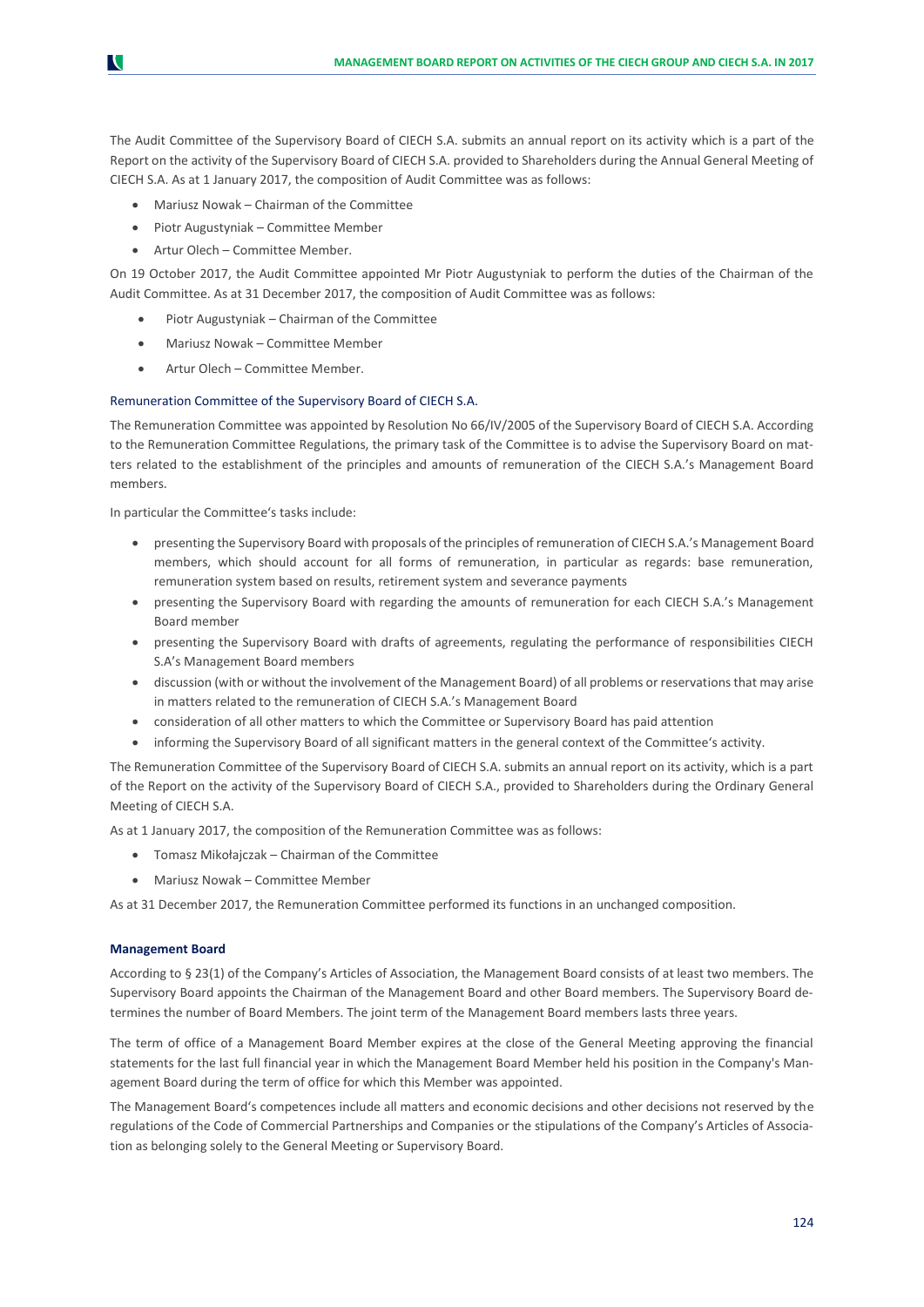Two Board Members jointly or one Board member together with an proxy are authorized to make declarations of will and to sign them on behalf of the Company.

The current joint term of the Company's Management Board commenced on 22 June 2017. The Company applies the policy of internal distribution of powers among Board Members, in terms of managing the affairs of the Company. A detailed description of segregation of powers of individual Board Members has been specified in the resolution of the Management Board. Within the scope of ordinary activities of the Company, each Board Member is obliged and authorised to independently manage the Company's affairs falling under his/her powers, in accordance with the distribution determined by the Management Board.

The Management Board of CIECH S.A. operates on the basis of the regulations passed by the Management Board and approved by the Supervisory Board. Resolutions of the Management Board are passed by an absolute majority of votes cast with a quorum of at least half of the Management Board members. In the case of a voting tie, the President of the Management Board has the casting vote. In accordance with the principles of best practices, Management Board Regulations state that in the event of a conflict of the Company's interest with the personal interests of a Board Member, his spouse, relatives or kinsman of the second degree or persons with whom he has a personal relationship, he should abstain from participation in the settlement of such matters, and request for this to be noted in the Board's meeting protocol.

### Management Board's resolutions are required only in respect of matters exceeding the scope of ordinary Company's activities including in particular:

- 1. the approval and amendment of the Management Board's Regulations
- 2. the approval and amendment of the Company's Organizational Regulations
- 3. adoption of motions addressed to the Supervisory Board or the General Meeting
- 4. convening General Meetings and determining their agendas
- 5. the acceptance of annual and long-term financial plans and development strategies for the Company
- 6. the grant of proxy or general power of attorney
- 7. taking out credit and loans

N

- 8. granting of loans and donations
- 9. the disposal of a right or assumption of a liability exceeding the amount of PLN 500 thousand, excluding purchase and sales of raw materials, intermediate goods, and products related to the operations of the Company up to the value of PLN 6 million in a single transaction or series of related transactions
- 10. application for bank guarantees, assumption of liabilities under promissory notes, the grant of all types of guarantees and the establishment of other securities.

A Management Board's resolution is also required in matters not exceeding the scope of ordinary Company's activities if its passing is requested by any of the Management Board's Members.

As of 1 January 2017, the Company's Management Board operated in the following composition:

- Maciej Tybura President of the Management Board
- Artur Król Member of the Management Board
- Artur Osuchowski Member of the Management Board

On 22 June 2017, due to the expiry of the term of office of the Management Board, the Supervisory Board of CIECH S.A. appointed the Management Board of CIECH S.A. for a new term of office in an unchanged composition.

- Maciej Tybura President of the Management Board
- Artur Król Member of the Management Board
- Artur Osuchowski Member of the Management Board

As at 31 December 2017, the Management Board performed its functions in an unchanged composition.

On 6 March 2018, the Supervisory Board of CIECH S.A. appointed Mr Krzysztof Szlaga as a Member of the Management Board of CIECH SA with effect from 12 March 2018.

The body responsible for establishing the principles and level of remuneration for the Management Board members is the CIECH S.A. Supervisory Board.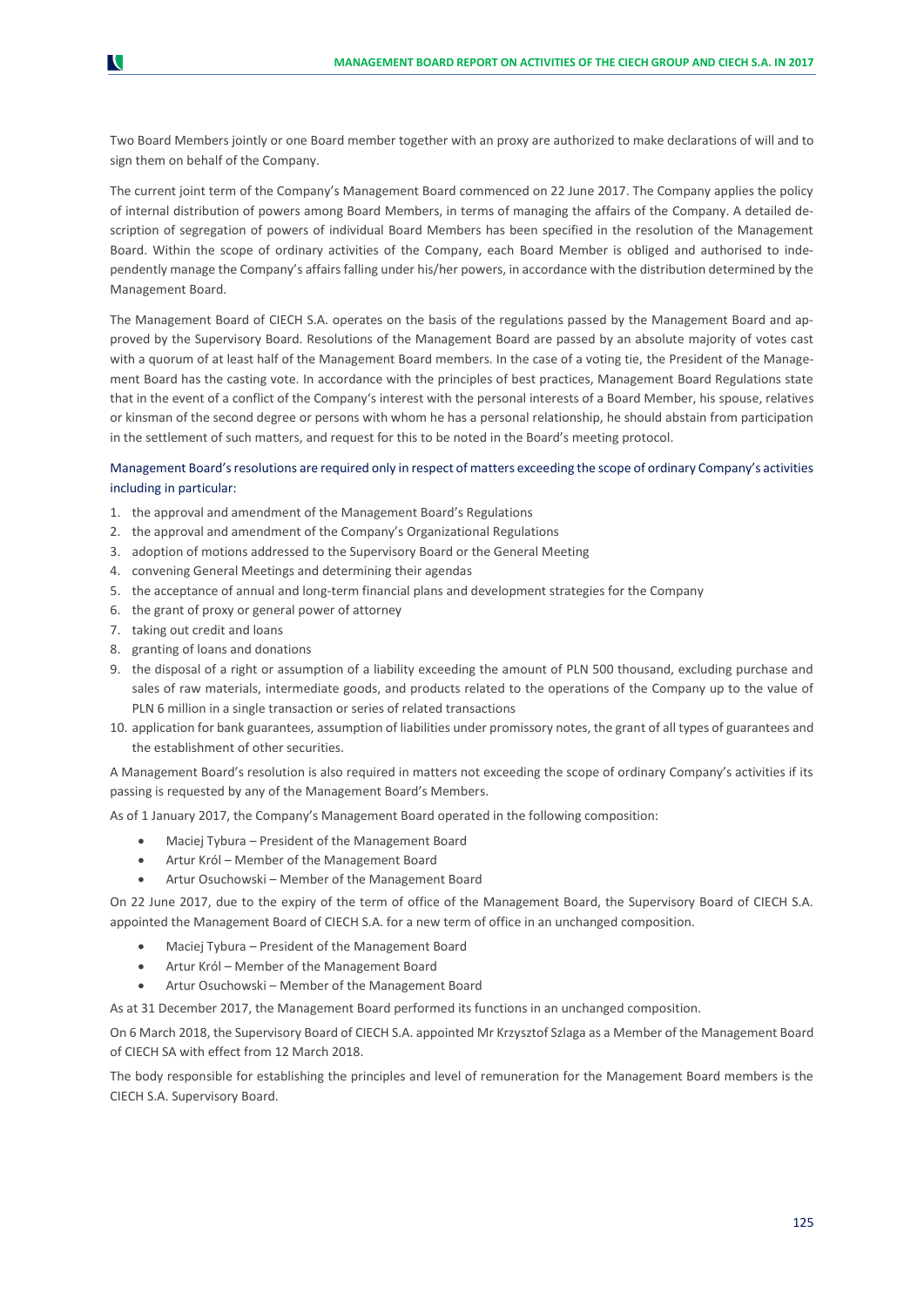#### TABLE 52: CIECH S.A.'S MANAGEMENT BOARD AS AT 31 DECEMBER 2017



#### **MACIEJ TYBURA**

**President of the Management Board of CIECH S.A. since 22 July 2015,** 

**Member of the Management Board of CIECH S.A. since 13 October 2014.**

Graduated from Poznan University of Economics with a specialization in Corporate Finance and Accounting. In addition, he is a graduate of postgraduate MBA (University of Economics in Wroclaw) and Cost Management (Wroclaw School of Economics).

At the beginning of his career, he was associated with the Hoghtief Group and Wrozamet (1997-2002), where he worked on strategic planning, investments and controlling. He served several management functions in companies of KGHM Group, including the position of the Vice President of the Management Board of KGHM Polska Miedź S.A. (2008-2012).

A member of numerous Supervisory Boards: CIECH S.A., KGHM TFI S.A., KGHM International Ltd, KGHM Metraco S.A., Tauron Polska Energia S.A., Telefonia Dialog S.A., Pol-Miedź Trans Sp. z o.o., Walcownia Metali Nieżelaznych Sp. z o.o. in Gliwice, MCC & Fagor Electrodomesticos Group. At present, he serves as the Chairman of the Supervisory Board of PHP Mercus Sp. z o.o.

Scope of responsibilities in CIECH S.A. – supervision over organisational units:

- **•** Group Management Office
- **•** Strategy and Innovation Division
- Human Resources Department
- Audit and Control Department
- **•** Legal and Compliance Department
- **IT Department**
- Assets Management Department
- Security Office
- Purchase Division, including:
	- o Raw Materials Purchase Department
	- o Investment and Technical Purchases Department
	- o Administration and IT Purchase Department
- Finance and Accounting Division, including:
	- o Accounting Department
	- o Finance Management Department
	- o Controlling Department
	- o Inowrocław Branch
	- o Nowa Sarzyna Branch
- Independent position: OHS Coordinator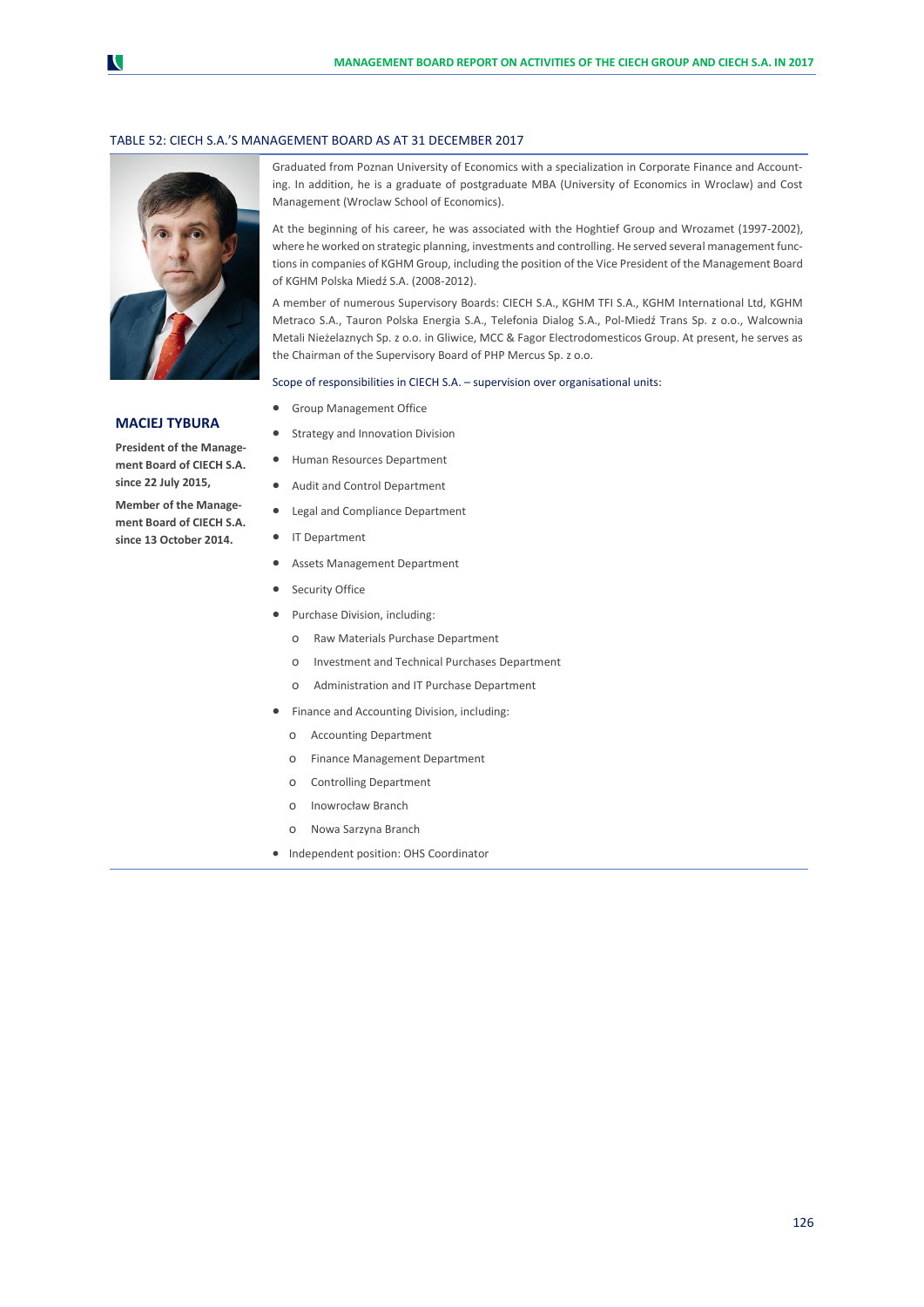

**ARTUR KRÓL**

**Member of the Management Board of CIECH S.A. since 26 October 2015**

He graduated from the Wrocław University of Technology, Faculty of Computer Science and Management, in Management and Marketing. He is also a graduate of post-graduate course at Warsaw School of Economics – "Value Based Management".

He has been associated with KGHM Polska Miedź S.A. Group from the beginning of his career. He started his work in the Corporate Governance Department, next he was the Head of Implementation Department (later Marketing and Development) in Fundusz Inwestycji Kapitałowych KGHM Metale S.A. In 2006-2008 he worked in Wałbrzyskie Zakłady Koksownicze "Victoria" S.A. where he served as the Investment and Development Director. In 2008-2012, he was the founder and General Manager of the Central Purchase Department at KGHM Polska Miedź S.A. He also served as the President of the Management Board in Przedsiębiorstwo Budowy Pieców Przemysłowych "PIEC-BUD" Wrocław Sp. z o.o. (2013-2014). Recently, the General Manager of the Branch of Huta Miedzi "Głogów" (2014-2015). Artur Król was the member of the following Supervisory Boards: KGHM Ecoren S.A., KGHM Shanghai Copper Trading Co. Ltd, PHP Mercus Sp.  $7.0.0$ 

#### Scope of responsibilities in CIECH S.A. – supervision over organisational units:

- Investment and Maintenance Division, including:
	- o Investment Management Department
	- o Facilities Maintenance Department
- Environmental Department
- Energy Department
- Independent position: Management Board Advisor for Chemical Production

Graduate of the Private Higher School of Business and Administration in Warsaw, Faculty of Economics, majored in Finance and Banking.



**ARTUR OSUCHOWSKI Member of the Management Board of CIECH S.A. since 2 April 2008**

Completed professional courses in management of company value, appraisal of companies on the capital market, restructuring of company's activity. Holder of the scholarship of the "Die Zeit" weekly, American Council of Germany, Dreager Foundation.

In 1996-1997, the analyst in the Management Accounting Department at Raiffeisen Bank Polska.

From 1998 to 2001, senior consultant in the Corporate Finance department at Ernst & Young (responsible for mergers and acquisitions on the capital market and strategic projects related to restructuring and reorganization of companies' operations).

In 2001-2003, he was senior consultant at the Corporate Finance Department at Capgemini. Responsible for mergers and acquisitions on the capital market and strategic projects related to restructuring and reorganization of companies' operations.

In 2003-2008, he acted as the manager at KPMG Advisory in the Economic Consulting Department. Responsible for the development of services in the scope of strategic projects, reorganization of companies' operations and projects related to the financing of operations, as well as the support of direct investments.

Scope of responsibilities in CIECH S.A. – supervision over organisational units:

- Project Management and Entities Supervision
- Marketing and Communication Department
- European Funds Department
- Supply Chain Management Division, including:
	- o Logistics Department
- Salt Business Unit
- Soda Business Unit, including:
	- o Soda Ash Sales Department
	- o Sodium Bicarbonate Sales Department
	- o Sales Analysis Support Department
	- o Production Department
- Independent positions, including: Coordinator of the Management Board for the Integrated Quality and Information Security Management System Representative of the Management Board for the Integrated Quality and Information Security Management System Press Officer; Representative of the Management Board for Investor Relations.